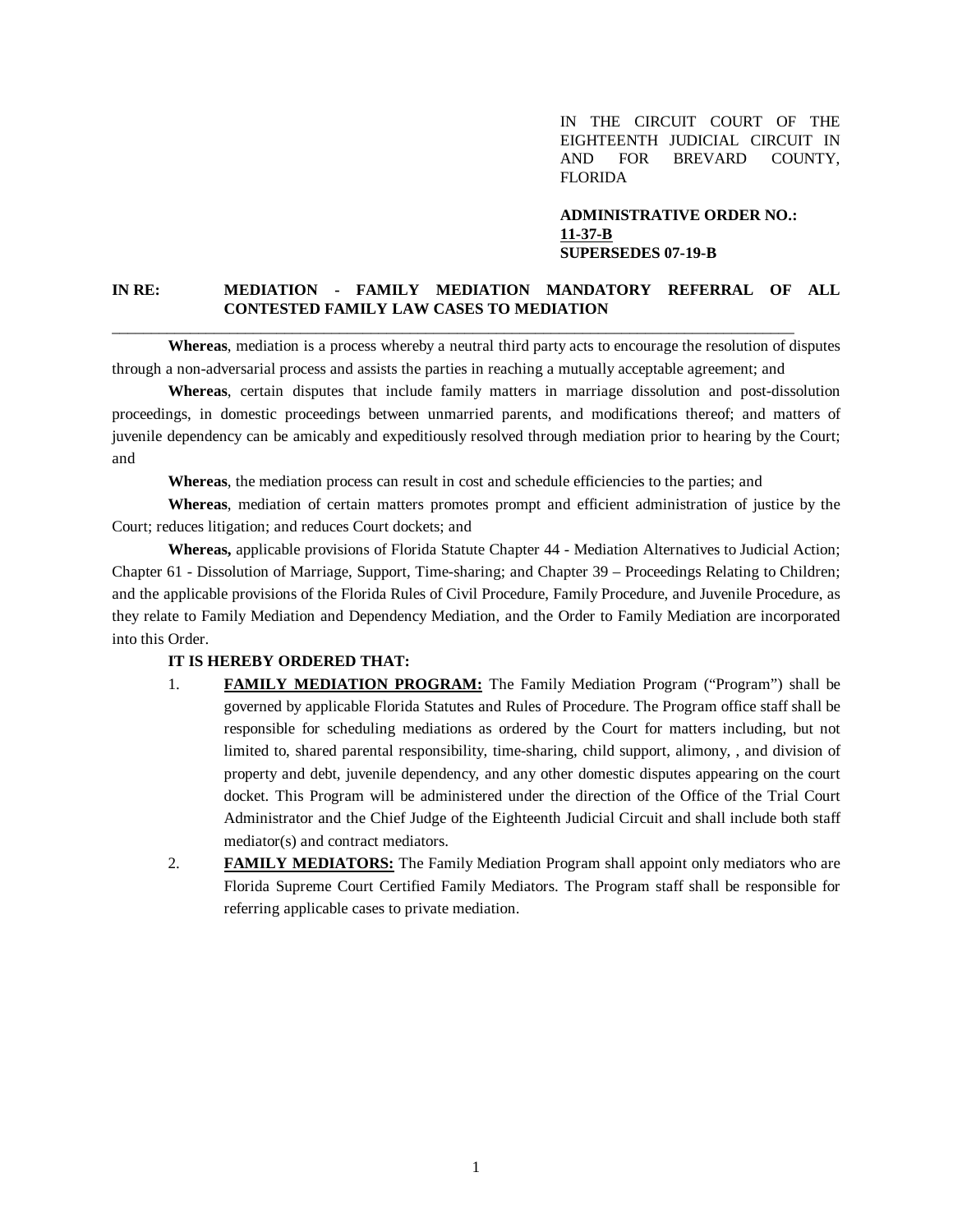# 3. **MANDATORY REFERRAL OF ALL CONTESTED PRE-JUDGMENT AND POST-JUDGMENT FAMILY LAW MATTERS:**

- a. Any party who seeks to schedule a final hearing for either a pre-judgment family law matter or a modification of a post- judgment matter, including domestic proceedings between unmarried parents, shall first participate in a mediation conference through the Family Mediation Program herein established, or through a private mediator, unless otherwise ordered by the Court.
- b. An Order to Family Mediation will be prepared by the presiding Judge.
- c. Petitioner, or counsel of record, must notify the Mediation Office of any settlement or dismissal of the action prior to the mediation.

## 4. **REQUIRED DOCUMENTATION:**

- a. Current Financial Affidavits for BOTH parties MUST be filed prior to obtaining an Order to Family Mediation. This requirement is necessary to adequately determine if the parties' income meets statutory program eligibility requirements in accordance with Florida Statute 44. If the parties are not financially eligible, the mediation may be cancelled immediately, even if all parties appear at the mediation session.
- b. After the Answer, Financial Affidavits, AND Notice for Trial are filed, the case will be referred to Family Mediation for scheduling. If Financial Affidavits are not filed, the mediation will not be scheduled, and an Order to Family Mediation will not be issued.

## 5. **DOMESTIC VIOLENCE:**

a. Pursuant to Florida Statute 44, upon motion or request of a party, the Court shall not refer any case to mediation if it finds there has been a history of domestic violence that would compromise the mediation process. The issuance of a temporary or final injunction alone is insufficient to establish that the mediation process is compromised.

## 6. **FEES, SESSION LENGTH, AND FAILURE TO APPEAR:**

- a. The fees for mediation are defined by Florida Statute 44, are based upon the parties' combined income, and are established per scheduled session. Fees defined by that Statute shall be paid in full by the parties prior to the scheduled mediation session(s). Failure to pay all mediation fees prior to the scheduled mediation session(s) may result in the Court's imposition of sanctions.
- b. The Order to Family Mediation shall be accompanied by an invoice which identifies the mediation fee owed and the due date. Fees must be paid prior to the scheduled mediation, whether or not the other party has paid the fees. If applicable, an approved Application of Civil Indigent Status must be submitted to the Mediation Program on or before the payment due date.
- c. If a party fails to pay an assessed mediation fee, the initial mediation shall be conducted. At the discretion of the ADR Director, no subsequent mediation session will be scheduled or conducted until all prior assessed mediation fees are paid in full.
- d. Failure to pay a mediation fee shall result in the mediation office filing a report to the Court, identifying the party who failed to pay the fee pursuant to the applicable governing documents.
- e. Mediation sessions shall be scheduled for up to three hours, and the parties shall not be assessed additional fees until after the expiration of three hours. Parties and counsel must appear at the mediation conference on time and must pay the required mediation fee prior to the time the mediation conference is scheduled to begin. Session length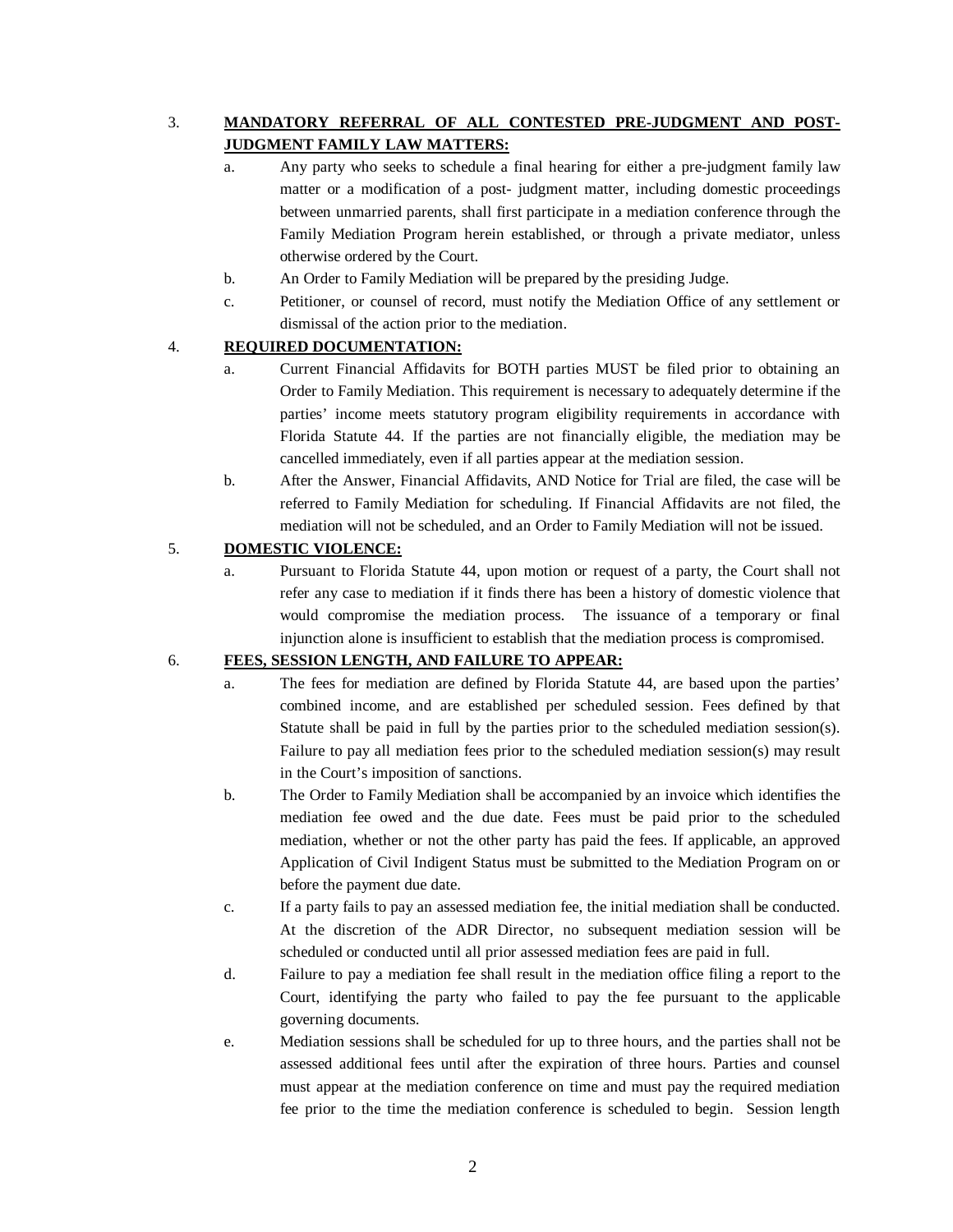shall not be extended due to the failure of parties and/or counsel to arrive punctually or the failure to pay required fees.

f. If either party or counsel fails to appear or causes the mediation to be cancelled due to tardiness, that party, or counsel, shall be charged the combined total of both parties' fees for the missed mediation session, regardless of indigency. The mediation will be rescheduled.

## 7. **APPEARANCE BY TELEPHONE:**

- a. Approval to appear by telephone is required by the Mediation Office, at least ten (10) business days prior to the mediation session. The following circumstances will be considered in granting approval:
	- 1. The party must live outside of Brevard, Orange, Seminole, Osceola, Indian River, and Volusia Counties;
	- 2. The party is on active military duty outside of Brevard County;
	- 3. The party is incarcerated.
- b. Any party requesting to appear by telephone shall submit a current Financial Affidavit and proof of income to the Mediation Office at least ten (10) business days prior to the mediation or their request will not be granted, and they will be expected to appear in person. Failure to do so will result in a report to the Court of "Failure to Appear."

## 8. **RECORD KEEPING:**

The Family Mediation Program shall keep a record of the case name, number, assigning judge, mediator, the attorneys, and the outcome of the mediation in all cases referred to the Family Mediation Program.

DONE AND ORDERED this 16th day of November, 2011.

ALAN A. DICKEY ALAN A. DICKEY CHIEF JUDGE

Distribution: All Circuit and County Judges (Brevard County) Court Administration (Brevard and Seminole Counties) Clerk of Court (Brevard County) State Attorney (Brevard County) Public Defender (Brevard County) Sheriff (Brevard County) Bar Association (Brevard County) Law Library (Brevard County) Family Mediation (Brevard County) County Civil Mediation (Brevard County)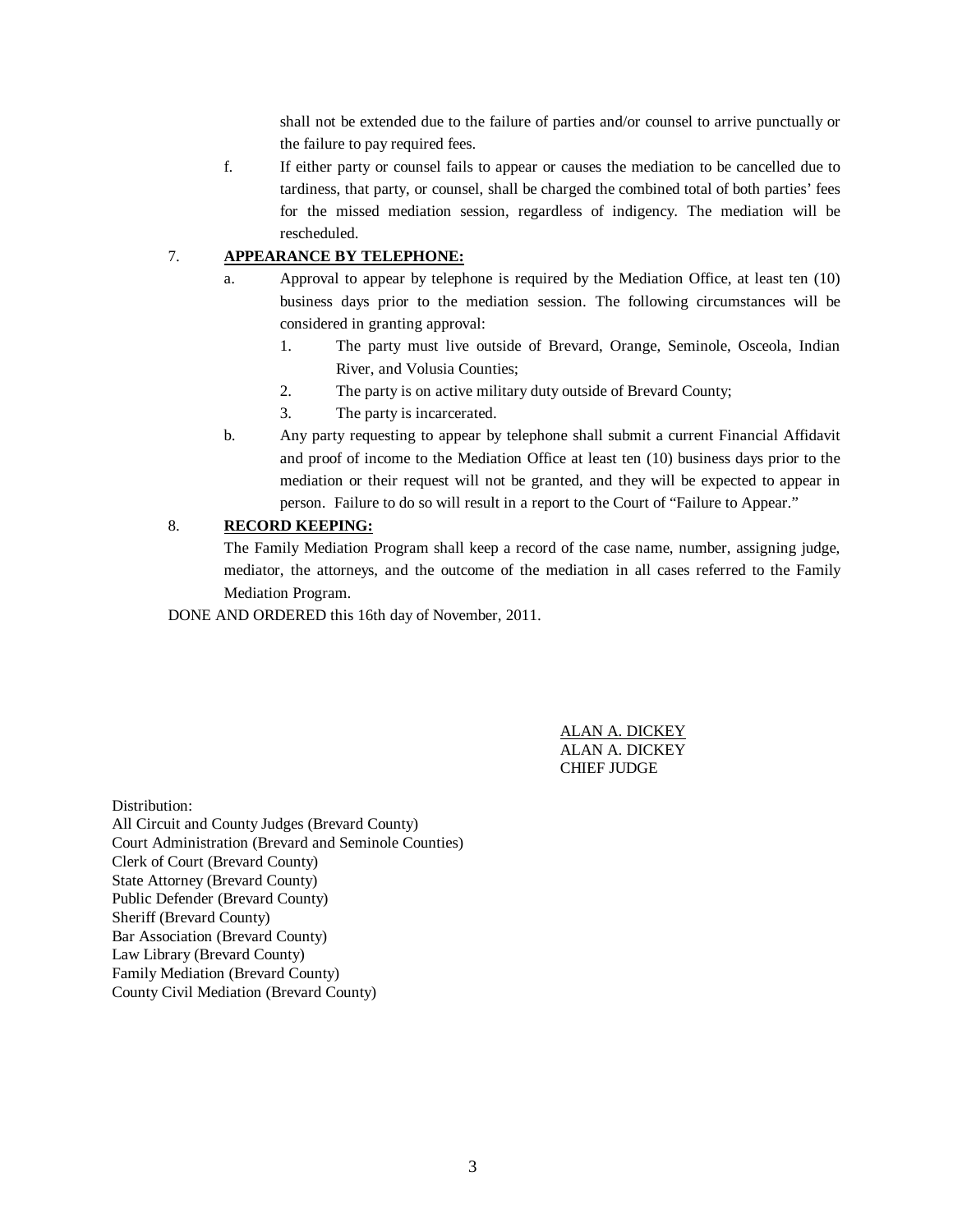## IN THE CIRCUIT COURT OF THE EIGHTEENTH JUDICIAL CIRCUIT

# **ADMINISTRATIVE ORDER NO. 14-04 SUPERSEDES 07-20-B AMENDED**

# **IN RE: DOMESTIC RELATIONS - COLLABORATIVE CONFLICT RESOLUTION IN DISSOLUTION OF MARRIAGE CASES** \_\_\_\_\_\_\_\_\_\_\_\_\_\_\_\_\_\_\_\_\_\_\_\_\_\_\_\_\_\_\_\_\_\_\_\_\_\_\_\_\_\_\_\_\_\_\_\_\_\_\_\_\_\_\_\_\_\_\_\_\_\_\_\_\_\_\_\_\_\_\_\_\_\_\_\_\_\_\_\_\_\_\_\_

\_

**WHEREAS** the courts of the Eighteenth Judicial Circuit in and for Brevard County believe that the collaborative conflict alternative dispute resolution model may be a suitable alternative to full scale adversarial litigation in cases involving dissolution of marriage should the parties so agree and

**WHEREAS** beginning in the 1990's the collaborative conflict alternative dispute resolution model has been adopted in several states both by common law and by statute, in the United States of America and

**WHEREAS** by means of example the Chief Judge of the State of New York Judith S. Kaye in her 2007 State of the Judiciary address stated the following concerning collaborative conflict alternative dispute resolution at page 11 of her 27-page address on February 26, 2007:

#### Collaborative Family Law Center

"Finally in the area of matrimonials, the Miller Commission concluded that, when used appropriately, ADR can reduce the delay expense and trauma of divorce. Following upon that conclusion, this year we will open the first court-based Collaborative Family Law Center in the nation. Parties and their attorneys who participate in this process agree, either before commencing an action or on court referral, to use their best efforts to resolve all issues relating to dissolution of marriage with minimum conflict and without litigation. The end result is a settlement agreement, which can then be used to obtain a divorce.

Our new Center, situated in downtown Manhattan, will serve New York City's five counties. There we will train attorneys, provide space for participants, and connect families with professional service such as child development specialists, financial services, mental health service and substance abuse treatment. We anticipate the spouses who choose this approach will find that the financial and emotional cost of divorce is reduced for everyone involved, surely a step in the right direction."

It is noteworthy that this Collaborative Law Center was enacted by the courts in New York without legislative approval and is a pilot project for the state.

**NOW THEREFORE** pursuant to the statutory authority vested in the Chief Judge by Rule 2.215 of the Florida Rules of Judicial Administration and section 43.26 Florida Statutes it is **ORDERED** that: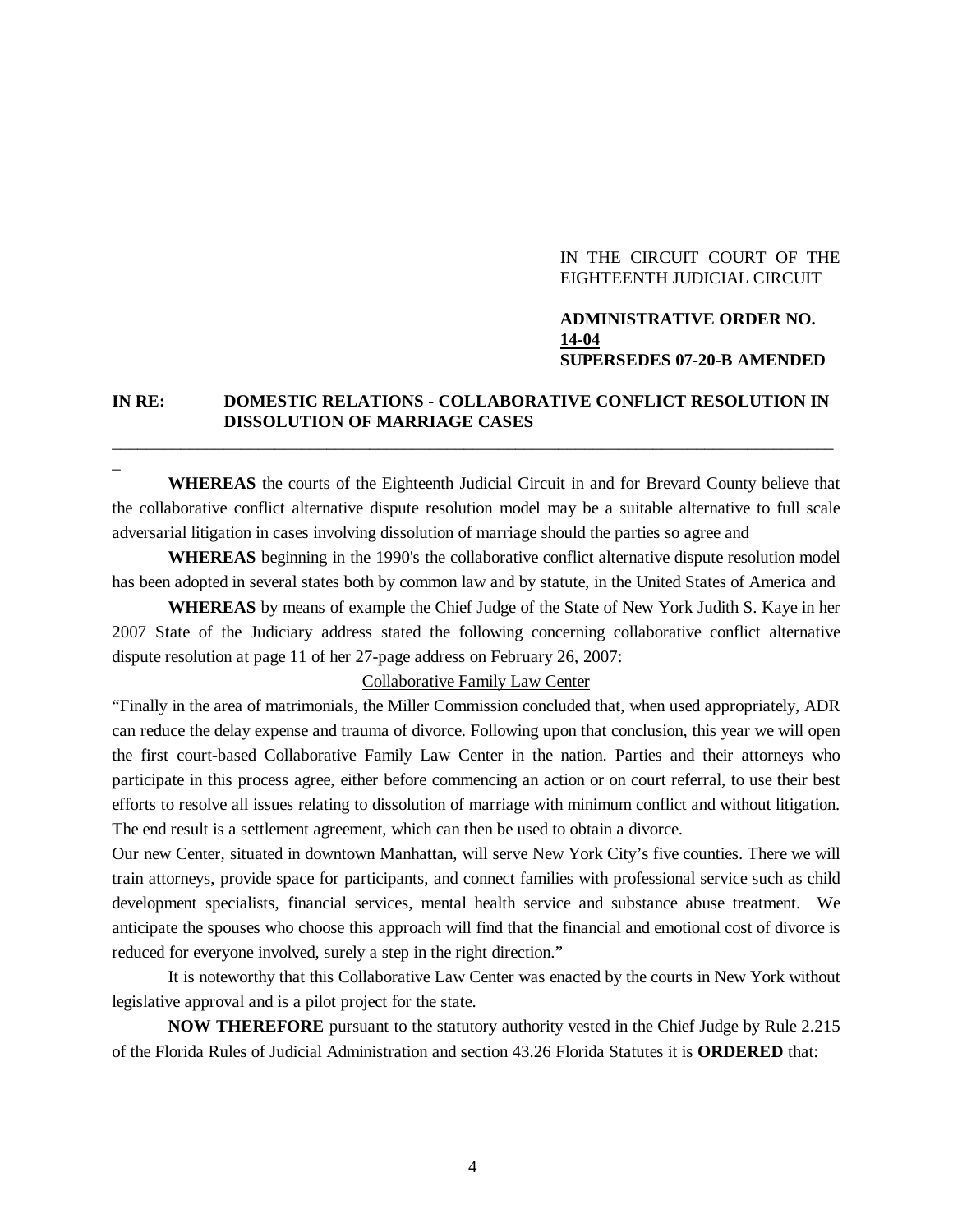- 1. The collaborative conflict alternative resolution model is authorized to resolve dissolution of marriage, and all attendant issues therein according to the following definitions and specifications herein.
- 2. The collaborative conflict alternative resolution model is defined as a method of resolving dispute through structured assistance of collaborative professionals including lawyers, mental health professionals and financial planners.
- 3. If the parties and professionals desire to engage in collaborative conflict resolution they shall enter into a contractual commitment to negotiate a settlement without using the court system to decide any issues of the parties. A representative contractual commitment is attached hereto and made a part hereof as Exhibit 1.
- 4. The parties may participate in collaborative conflict alternative dispute resolution either before or after a petition for dissolution of marriage is filed. After a petition for dissolution of marriage is filed, if the parties are going to participate in collaborative conflict alternative dispute resolution, they must file the agreement to do so. That will abate court proceedings until either a hearing for an uncontested dissolution of marriage or a motion to withdraw by counsel is heard by the court. If the collaborative conflict alternative dispute resolution process is utilized prior to filing a petition of dissolution, the agreement must be filed when the petition for dissolution of marriage is filed. Thereafter the court proceedings will be abated until a hearing for an uncontested dissolution of marriage or a motion to withdraw is heard by the court.
- 5. Part of that contractual agreement is that counsel will withdraw from any further representation of the parties if an agreement is not reached.
- 6. The mental health professionals and financial planners engaged are disqualified from testifying as witnesses, expert or otherwise, regarding the case, and their writings are inadmissible in any judicial proceedings.
- 7. In order for a proper resolution of the case to occur, the parties agree to make a full and candid exchange of information. This includes full disclosure of the nature and extent of all assets, liabilities, and income of the parties and all relevant information concerning the parties' children. Any material change in the information provided must be promptly updated. No formal discovery procedures will be used requiring court order.
- 8. The parties agree to maintain the confidentiality of any oral or written communication relating to the subject matter of the dispute made by the parties or their lawyers or other participants in the collaborative conflict alternative resolution proceedings.
- 9. The lawyers and consultants are entitled to be paid for their services. The parties agree to pay them as part of their contract. If necessary, one party may be asked to pay all or a disproportionate share of the fees when the assets, liabilities, and income of the parties are compared. The determination of fees is subject to the collaborative agreement process also.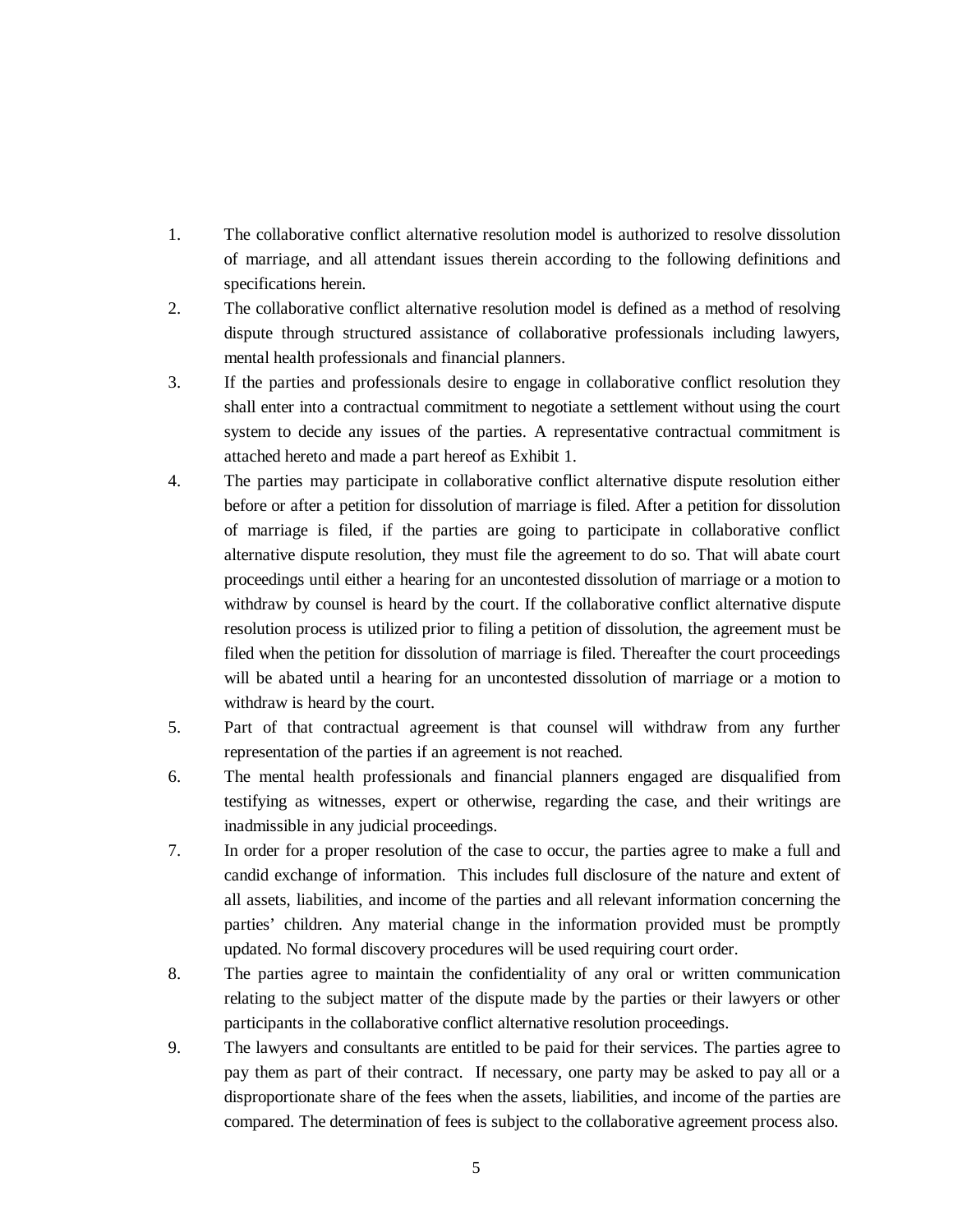10. The rules of collaborative professionals are as follows:

The mental health professional may afford the child an opportunity to voice his or her concerns. As to the parties, the mental health professional is neutral and available to both parents in coaching them on the described activities:

- a. Prioritize concerns.
- b. Help develop conflict resolution skills.
- c. Develop co-parenting skills.
- d. Enhance communication skills.
- e. Reduce misunderstandings.
- f. Assist in working toward resolution.

The financial professional is available to both parties and likewise neutral and will assist in the following activities:

- a. Provide each party with necessary financial planning regarding the division of assets, liabilities and support, both child and spousal.
- b. Provide analysis of the nature and composition of specific marital assets (e.g. retirement, capital gain consideration, tax implication, etc.).
- c. Take responsibility for neutrally gathering all relevant financial information.
- d. Assist development for and understanding of any valuation processes.
- e. Assist with estate planning issues.

The lawyers advise and counsel their respective clients. As they guide their client through the process, they analyze choices and consequences, evaluate costs and benefits of the choices, facilitate negotiation, and create written agreements.

11. During the collaborative conflict alternative dispute resolution process, the court will not adjudicate any dispute between the parties. If an agreement is reached, counsel will ask the court to approve the settlement agreement. If a settlement agreement is not reached, all collaborative law counsel will move to withdraw from further representation. During the time the parties are engaging in collaborative conflict alternative dispute resolution procedure, the court will not set a hearing or trial in the case, or impose discovery deadlines, or require compliance with scheduling orders, or dismiss the case. If the collaborative conflict resolution procedures result in a settlement, the case will be scheduled for a hearing on an uncontested dissolution of marriage. The parties will provide status reports to the court every 90 days, beginning from the date the signed collaborative law participation agreement is filed with the clerk.

DONE AND ORDERED this 16th day of January, 2014.

## JOHN M. HARRIS JOHN M. HARRIS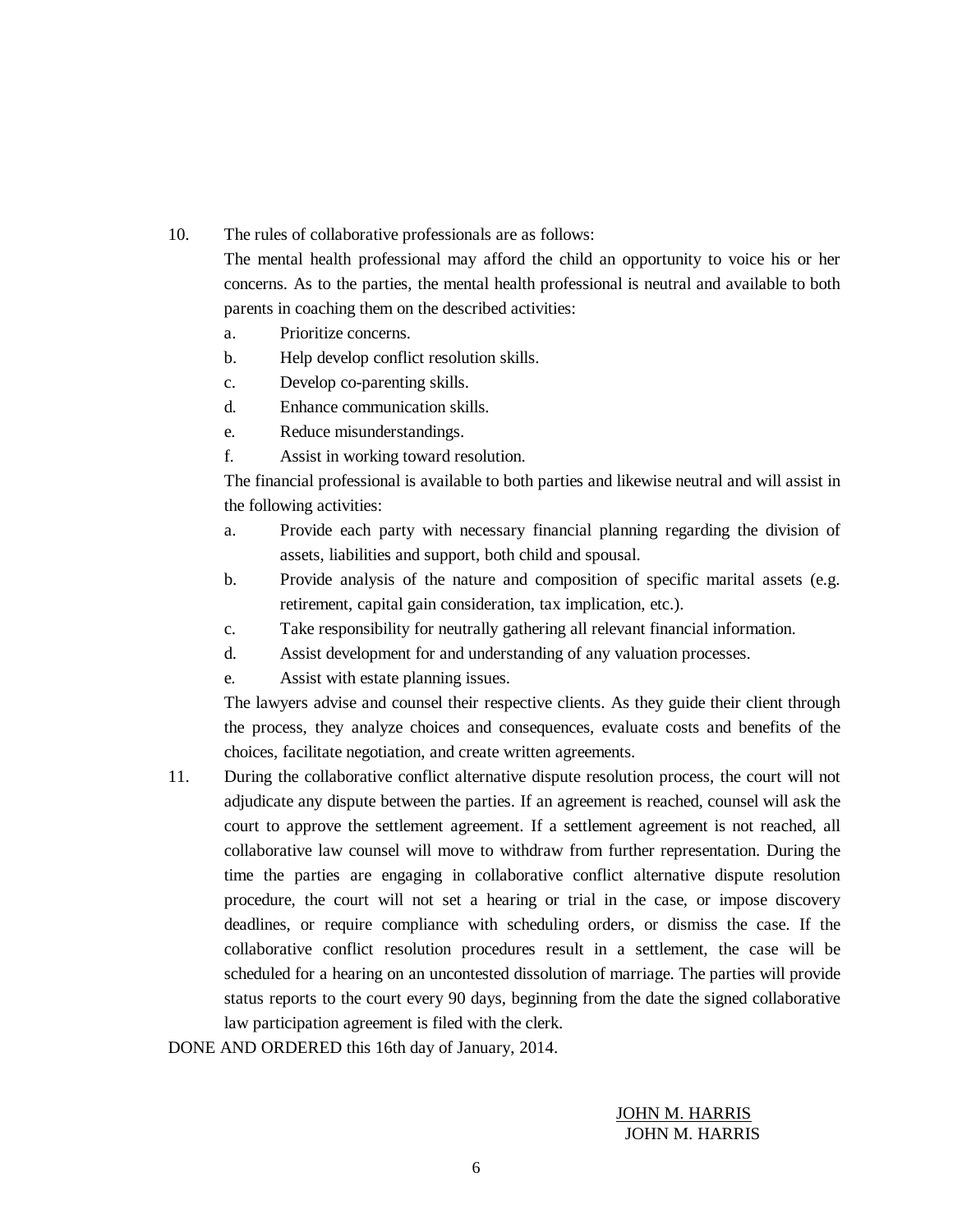CHIEF JUDGE

Distribution: All Circuit and County Judges (Brevard County) Court Administration (Brevard & Seminole County) Clerk of Court (Brevard County) State Attorney (Brevard County) Public Defender (Brevard County) Sheriff (Brevard County) Bar Association (Brevard County) Law Library (Brevard County)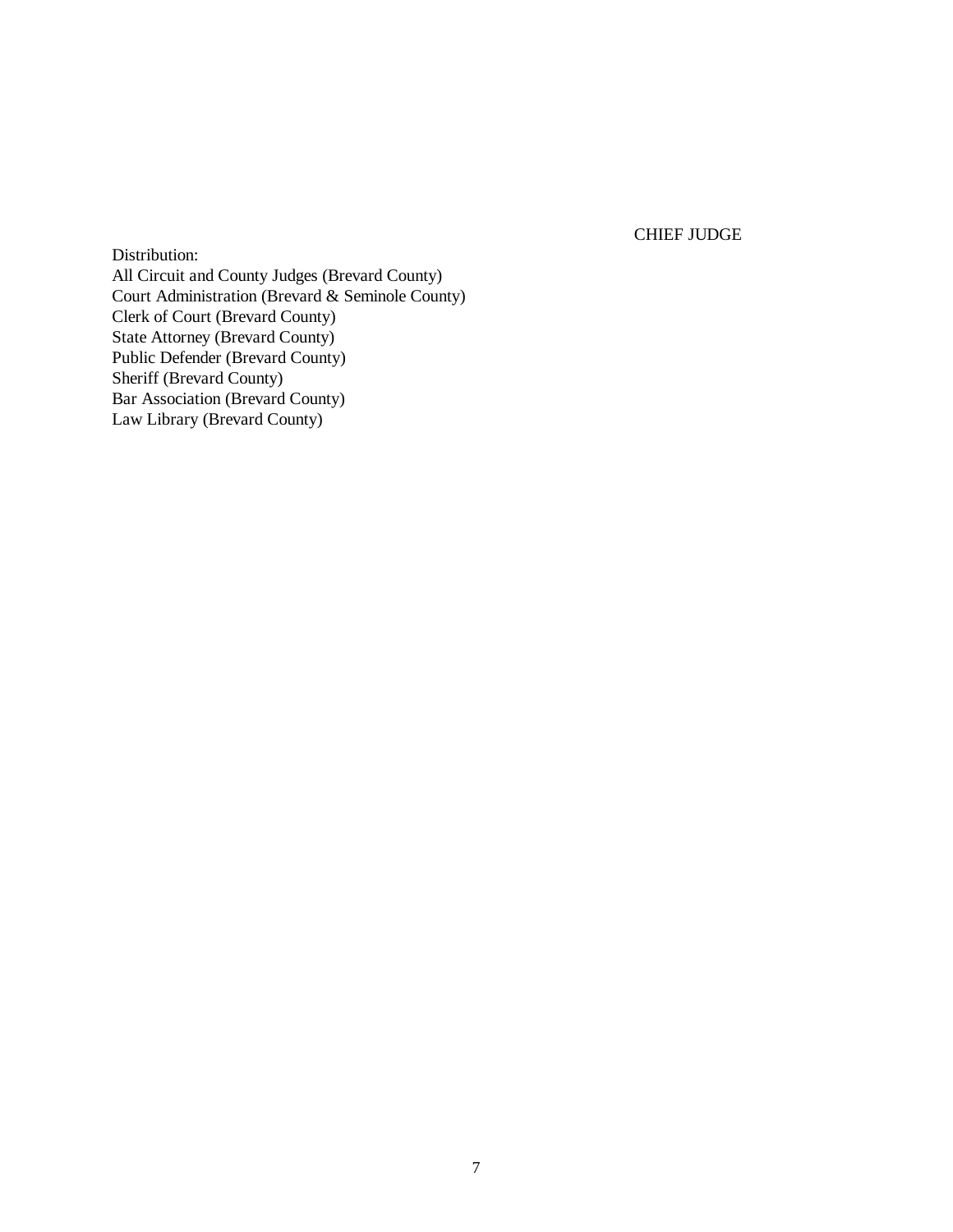#### **"EXHIBIT 1"**

#### **COLLABORATIVE LAW PARTICIPATION AGREEMENT**

#### **PURPOSE**

(PARTY 1) and (PARTY 2) (the "parties") have chosen to use Collaborative Law to resolve their family differences. (PARTY 1) has engaged (LAWYER) and (PARTY 2) has engaged (LAWYER 2) as collaborative lawyers. The parties and their lawyers acknowledge that the essence of collaborative law is the shared belief that it is in the best interests of parties and their families to commit themselves to avoiding litigation.

We adopt this conflict resolution process, which relies on honesty, cooperation, integrity, and professionalism geared toward the future well-being of the restructured family. Our goal is to eliminate the negative economic, social, and emotional consequences of litigation. We commit to the collaborative law process to resolve our differences justly and equitably.

#### **COMMITMENTS**

We commit to a collaborative problem-solving process which is based on:

- 1. Identification of the values, goals and interests of each party;
- 2. Our empowerment to make decisions;
- 3. The collaborative lawyers' assistance to their respective clients in identifying issues, analyzing relevant information, developing options, and understanding their consequences.

#### **COMMUNICATIONS**

We agree to effectively and honestly communicate with each other. All written and verbal communications between us will be respectful and constructive. Settlement meetings will be focused on those issues necessary to the constructive resolution of the matter. We agree not to engage in unnecessary discussions of past events.

To maintain an objective and constructive process, we agree to discuss settlement of issues with each other only in the settlement conference setting, unless we agree otherwise. Settlement issues will not be discussed at unannounced times by telephone calls or appearances at the other party's residence or place of employment. The lawyers will meet together to plan agendas for settlement meetings and to draft or review documents, but no agreements will be made by the lawyers on behalf of the parties.

We shall maintain a high standard of integrity and shall not take advantage of each other or of known mistakes, errors of fact or law, miscalculations or other inconsistencies, but shall identify and correct them. However, a party may choose not to make known an error which disadvantages only that party.

#### **Include the next two paragraphs if a minor child is involved:**

We acknowledge that inappropriate communications regarding our dispute can be harmful to our child(ren). Communication with the minor child(ren) regarding disputed issues will occur only as agreed by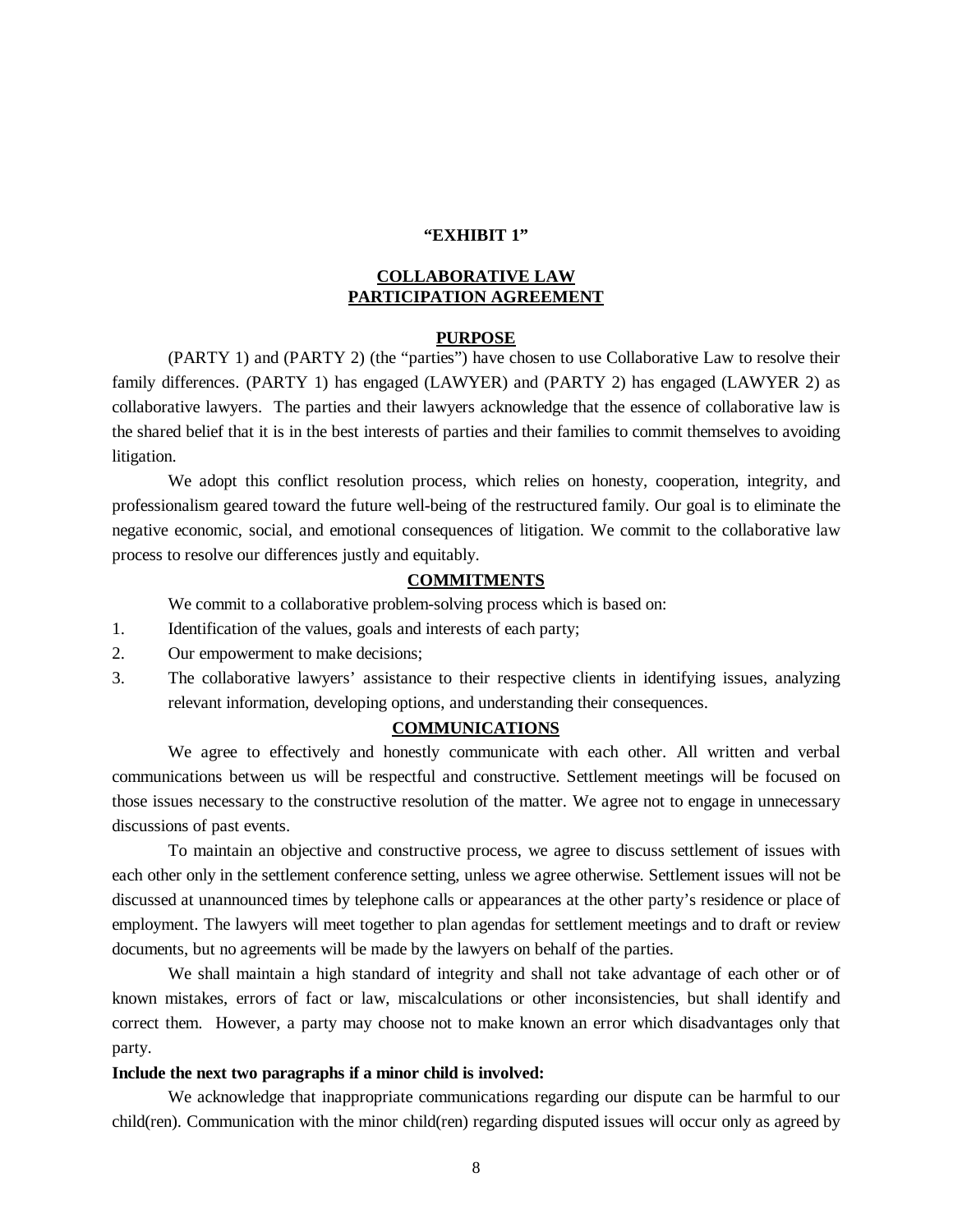us and our lawyers.

Our goal is to reach an agreement that promotes the best interests of the child(ren). Neither of us will seek a custody evaluation while the matter is in the collaborative law process. No collaborative lawyer will interview the minor child(ren) unless both of us agree, and the child(ren)'s therapist or neutral child specialist, if any, approves.

## **ALLIED PROFESSIONALS, EXPERTS AND ADVISORS**

If allied professionals, experts or advisors (hereinafter referred to as "consultants") are needed, we will engage them jointly. We may engage consultants for purposes of valuation, cash flow analysis, tax issues, parenting issues, and any other issue that requires expert advice and/or recommendations, such as coaching by mental health professionals. We will agree in advance how consultants' fees will be paid. The consultants engaged are disqualified from testifying as witnesses, expert or otherwise, regarding this matter and their writings are inadmissible in any judicial proceeding in this matter. This disqualification does not apply to individuals engaged by the parties to assist them in other matters independent of the collaborative law process, such as preparation of tax returns and estate planning.

Consultants may communicate with each other, the parties, their lawyers, and any lawyers consulted for a second opinion during the collaborative law process.

#### **INFORMATION**

We agree to make such full and candid exchange of information as is necessary to make a proper evaluation of the case, including, but not limited to, full disclosure of the nature, extent, value of - and all developments affecting - our income, assets and liabilities, and all relevant matters concerning our child(ren). Any material change in information previously provided must be promptly updated. We authorize our respective lawyers to fully disclose all information which, in the lawyer's judgment, must be provided to other participants in order to fulfill this commitment.

No formal discovery procedures will be used unless specifically agreed to in advance. However, we may be required to sign a sworn statement making full and fair disclosure of our income, assets, and debts (a sworn inventory and appraisal).

We agree to maintain the confidentiality of any oral or written communications relating to the subject matter of the dispute made by us or our lawyers or other participants in the collaborative law process, whether before or after the institution of formal judicial proceedings. The collaborative law process is a form of settlement conference involving compromise negotiations. All communications, whether oral or written, and conduct of any party, lawyer, or consultant in the collaborative process constitute compromise negotiations under section 90.408 Florida Statutes and are, therefore, inadmissible. We agree that any oral communication or written material used in or made a part of the collaborative law process will only be admissible or discoverable if it is admissible or discoverable independent of the process. This paragraph does not apply to reports of abuse or neglect required by law, or to any sworn documents prepared in this matter, or to a fully executed collaborative law settlement agreement.

A party and/or his or her collaborative lawyer is free to disclose all information to either party's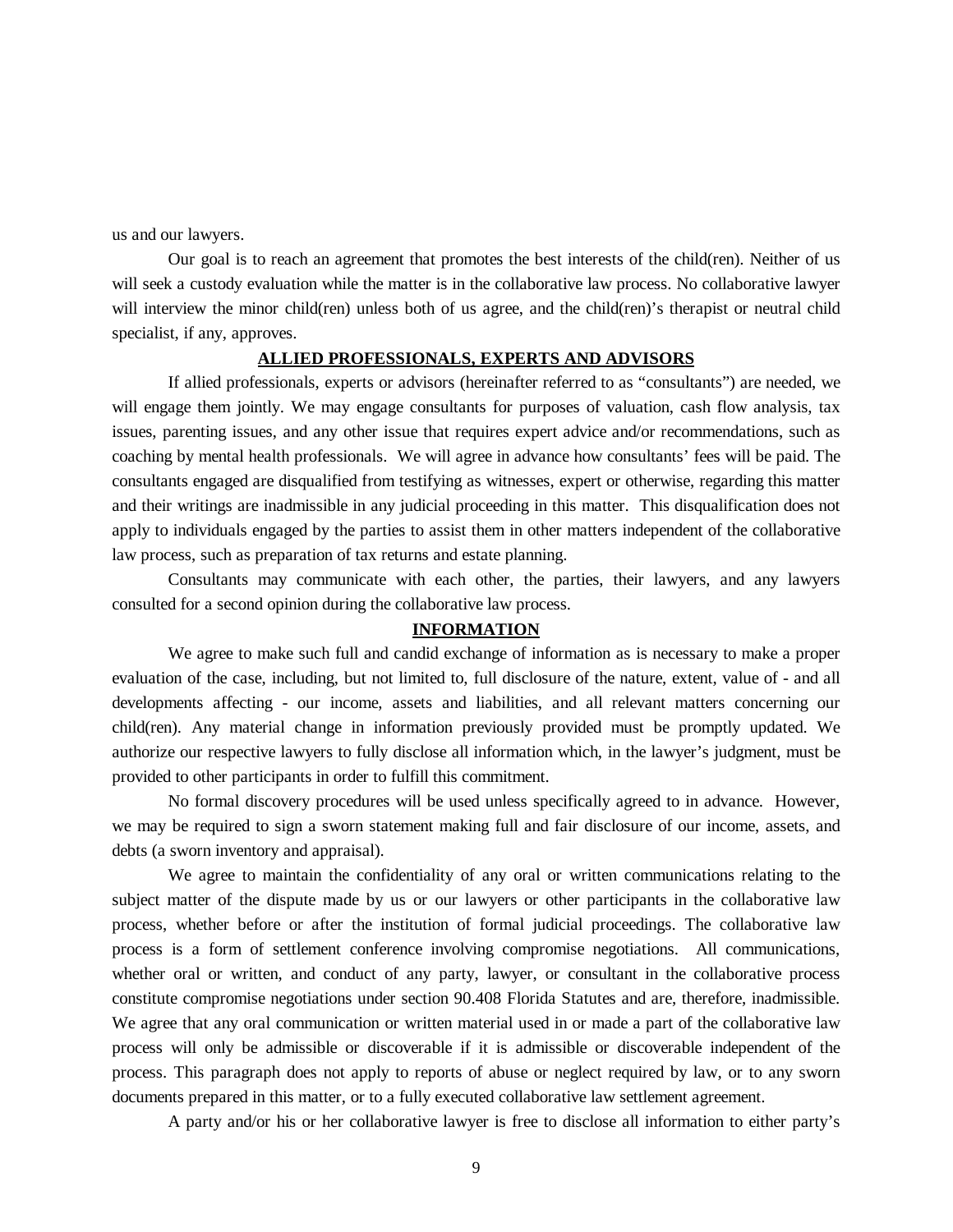successor lawyer or to a lawyer hired to render a second opinion for that party.

### **AGREEMENTS**

We may agree to the entry of temporary orders as in other family law matters. We agree to abide by the terms of the code of conduct set out as Exhibit "A" until it is modified by court order or written agreement. We understand that this agreement shall remain enforceable as a contract between the parties and may be the basis for a claim against the party violating its terms in the event of termination of this process. In such event, the collaborative lawyers shall withdraw as lawyers of record and, if required, shall consent to the substitution of litigation lawyers.

Any written agreement, whether partial or final, which is signed by us and our respective collaborative lawyers, may be filed with the court as a collaborative law settlement agreement. Such an agreement is retroactive to the date of the written agreement and may be made as the basis of a court order. The collaborative lawyers shall cooperate in preparing the documents necessary to effectuate the parties' agreement. Either or both collaborative lawyers shall be permitted to appear in court to have agreed judgment(s) entered.

#### **LEGAL PROCESS**

**Suspension of Court Intervention.** The parties and the lawyers agree that court intervention shall be suspended while the parties are using collaborative law procedures. Seeking court intervention for a judicially-imposed decision regarding a disputed issue automatically terminates the process.

**Court Proceedings.** The lawyers' representation is limited to the collaborative law process. Once the process is terminated, neither lawyer can participate in the pending matter in any manner, nor can the lawyer subsequently represent either party in a proceeding against the other.

No motion or document will be prepared or filed which would initiate court intervention, other than a Petition for Dissolution of Marriage, an Answer and Counter Petition, and Answer thereto. No hearing shall be set thereafter, other than to enter agreed orders and judgments or to withdraw as counsel.

**Termination by Party**. A party who has decided to terminate the collaborative law process shall notify his or her lawyer in writing. That party's lawyer shall then give prompt written notice to the other party through his or her lawyer and the court. Upon notice of termination of the process to the other lawyer, there will be a 30-day waiting period (unless there is an emergency) before any court hearing to permit each party to engage another lawyer and make an orderly transition. All written agreements shall remain effective until modified by agreement or court order. Either party may bring this provision to the attention of the court in requesting a postponement of a hearing.

If the process is terminated, whether by a party or a lawyer, both lawyers shall withdraw from the representation. If a party chooses to terminate the collaborative process by seeking court involvement, both lawyers shall withdraw from the representation. Neither collaborative lawyer (including any lawyer associated in the practice of law with the collaborative process) may serve as a litigation lawyer in this case or in any other matters between the parties thereafter. Each lawyer will cooperate in transferring the file to a new lawyer.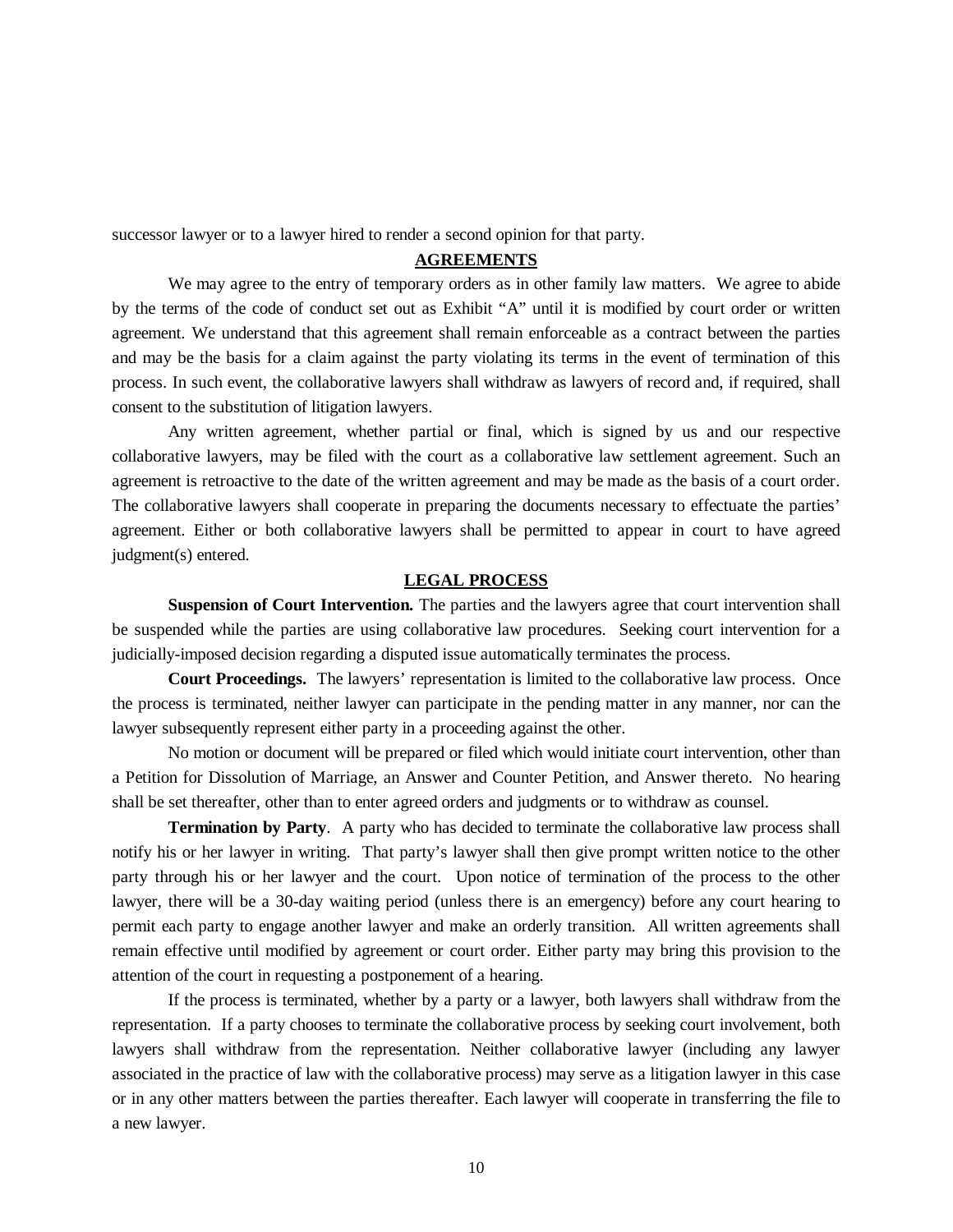**Termination by Lawyer.** If a party refuses to disclose the existence of information which, in the lawyer's judgment, must be provided to other participants, or proposes to take an action that would compromise the integrity of the process, the collaborative law process must be terminated. If a party refuses to do so, their respective lawyer is authorized to terminate the process.

**Withdrawal of Lawyer.** Either collaborative lawyer may withdraw unilaterally from the collaborative law process by giving three days' written notice to his or her client and the other collaborative lawyer. Notice of withdrawal of a collaborative lawyer does not necessarily terminate the collaborative law process; however, in order for the process to continue, the party whose lawyer has withdrawn must engage a new collaborative lawyer who will agree in writing to be bound by this Participation Agreement. If the party whose lawyer has withdrawn chooses to represent himself or herself, the collaborative law process terminates and the other lawyer must withdraw.

#### **LAWYER'S FEES AND EXPENSES**

We understand that the lawyers and consultants are entitled to be paid for their services. We agree to make funds available to pay these fees. We understand that, if necessary, one party may be asked to pay all fees (including fees of the other party's lawyer) from his or her salary or from separate funds. We agree that, to the extent possible, all lawyers' fees and expenses (including consultant's fees) incurred by both parties shall be paid in full prior to entry of a final judgment.

#### **UNDERSTANDINGS**

We understand that each collaborative lawyer is independent from the other and each represents his or her client only in the collaborative law process. We further understand that each collaborative lawyer is an advocate for his or her client only. No legal duty, by contract or otherwise, is owed to a party by the other party's collaborative lawyer. No lawyer-client relationship exists between one party's collaborative lawyer and the other party by virtue of this Participation Agreement or the collaborative process.

We acknowledge that there is no guarantee that the collaborative process will be successful in resolving the matter. The process cannot eliminate concerns about the differences that have led to the current conflict. We are expected to assert their own interests and their respective collaborative lawyers will help each of them to do so. The process, even with full and honest disclosure, can involve intense goodfaith negotiation, but best efforts will be used to create proposals that meet the interests of both parties. Compromise may be needed to reach a settlement of all issues. Although the likely outcome of a litigated result may be discussed, the threat of litigation will not be used.

We understand that by agreeing to this process, we are giving up certain rights, including the right to conduct formal discovery, the right to participate in adversarial court hearings and other procedures provided by the adversarial legal system, unless the process is terminated. The terms of this agreement may be modified only by written agreement signed by all participants. However, the prohibition against either lawyer representing their client in contested matters against the other party may not be modified. Both parties and their respective collaborative lawyers hereby pledge to comply with and to promote the spirit and letter of this agreement. Both parties and their collaborative lawyers acknowledge that they have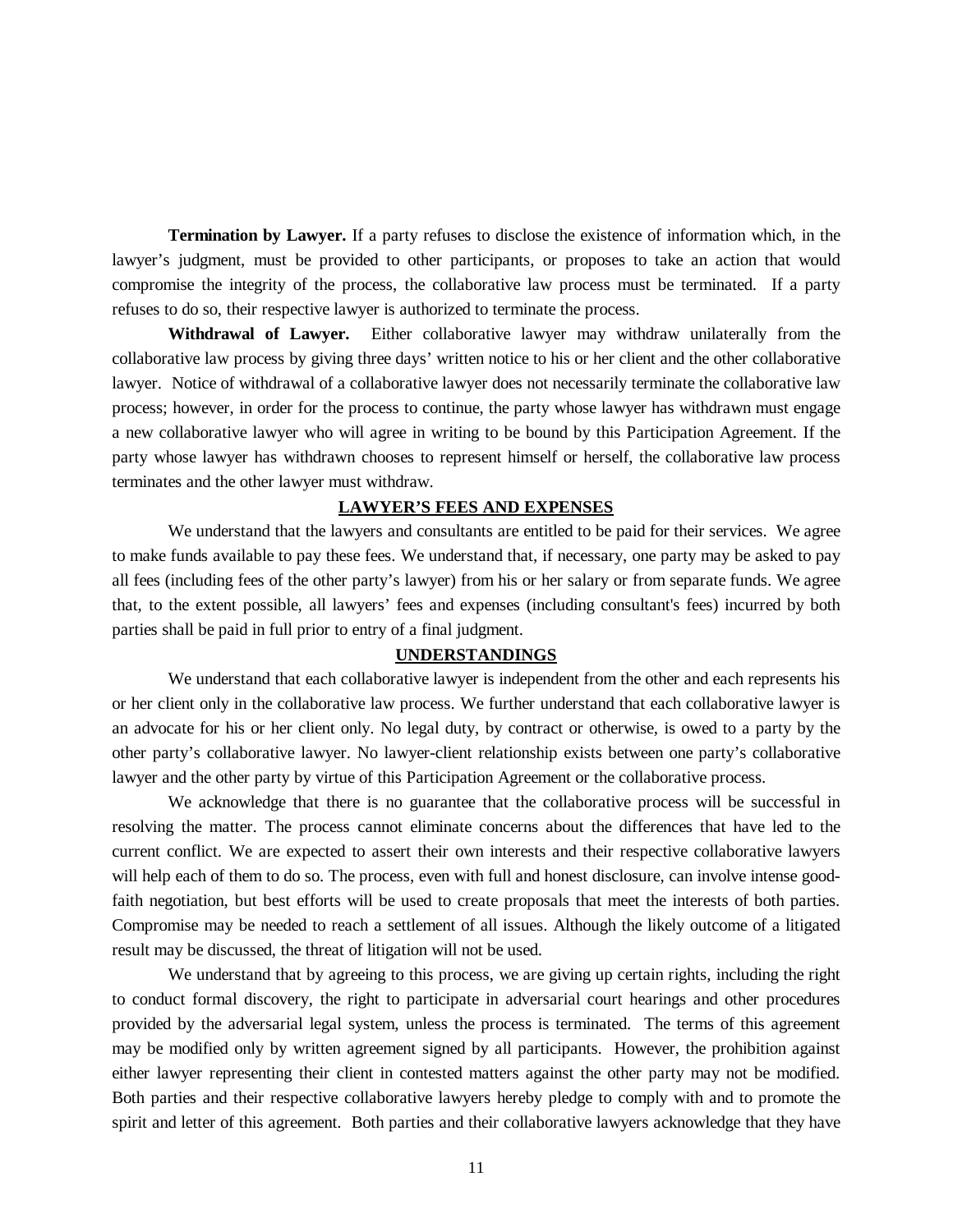read this agreement, understand its terms and conditions, and agree to abide by them.

\_\_\_\_\_\_\_\_\_\_\_\_\_\_\_\_\_\_\_\_\_\_ \_\_\_\_\_\_\_\_\_\_\_\_\_\_\_\_\_\_\_\_\_\_\_\_\_\_\_

\_\_\_\_\_\_\_\_\_\_\_\_\_\_\_\_\_\_\_\_\_\_ \_\_\_\_\_\_\_\_\_\_\_\_\_\_\_\_\_\_\_\_\_\_\_\_\_\_

Signed on  $\qquad \qquad$ .

 $(PARTY 1)$  (PARTY 2) City, State, Zip code

(LAWYER 1) (LAWYER 2)<br>
Lawyer for (PARTY 1) Lawyer for (PARTY 2) Lawyer for (PARTY 1)  $SBN #$   $SBN #$ Street Address<br>
City, State, Zip code<br>
City, State, Zip code<br>
City, State, Zip code City, State, Zip code Office Phone<br>
Fax Number<br>
Fax Number<br>
Fax Number Fax Number

Street Address<br>
City, State, Zip code<br>
City, State, Zip code<br>
City, State, Zip code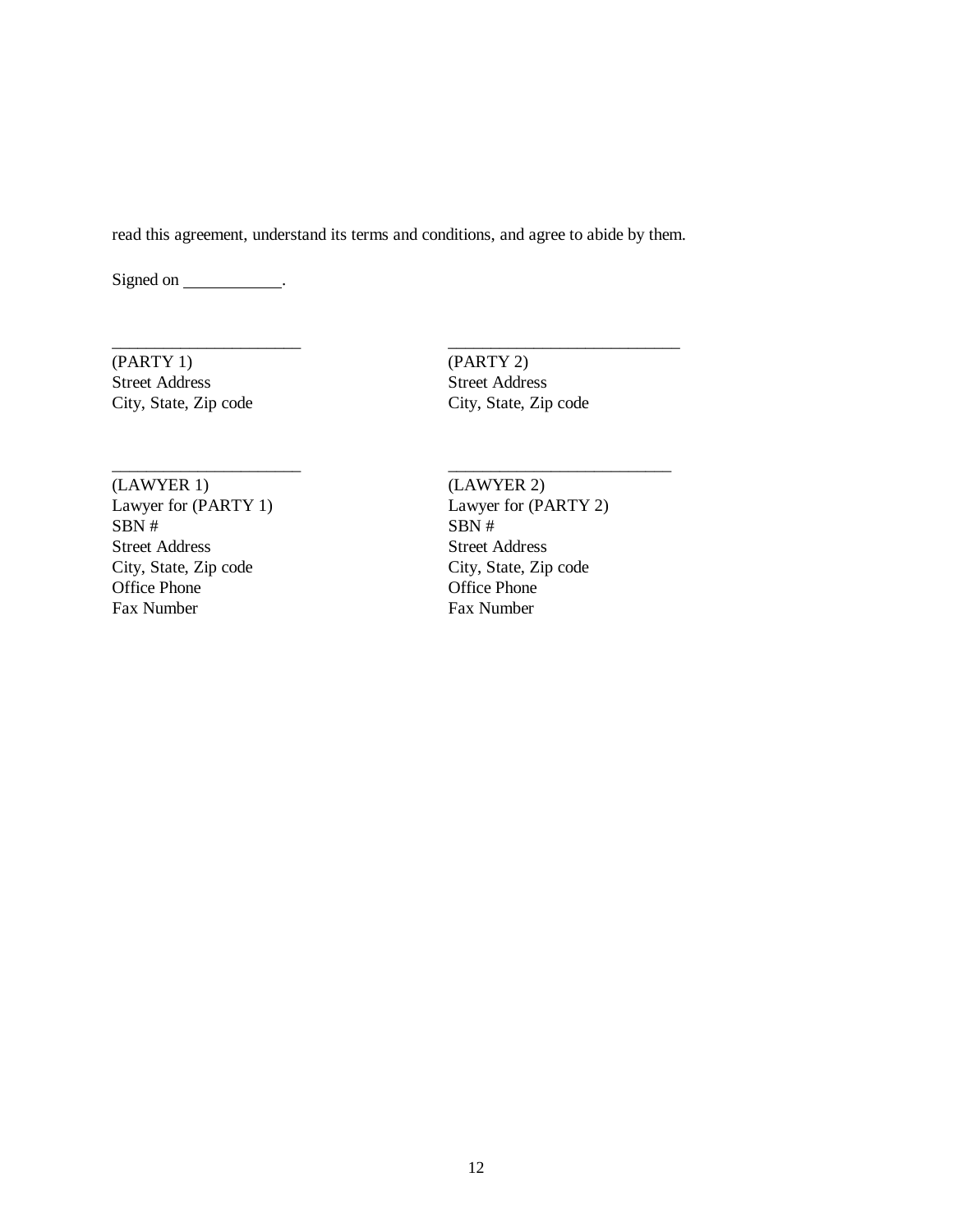# **Exhibit "A" CODE OF CONDUCT**

The parties agree NOT to:

- 1. Communicate with the other party in an offensive manner.
- 2. Place telephone calls without a legitimate purpose of communication.
- 3. Destroy, remove, conceal, encumber, transfer, or otherwise harm or reduce the value of the property of one or both of the parties.
- 4. Falsify in writing or falsely record information relating to the property of either party.
- 5. Damage or destroy the tangible property of one or both of the parties, including any document that represents or embodies anything of value.
- 6. Tamper with the tangible property of one or both of the parties, including any document that represents or embodies anything of value, thereby causing monetary loss to the other party.
- 7. Sell, transfer, assign, mortgage, encumber, or in any other manner alienate any of the property of either party, whether personally or realty, and whether separate or community, except as specifically agreed to in writing.
- 8. Incur any indebtedness, including but not limited to borrowing against any credit line or unreasonably using credit cards or cash advances against credit or bank cards, except as specifically agreed to in writing, or as specified in this agreement.
- 9. Make withdrawals from any checking or savings account in any financial institution for any purpose, except as specifically agreed to in writing, or as specified in this agreement.
- 10. Spend any sum of cash in the possession of or subject to the control of either party for any purpose, except as specifically agreed to in writing, or as specified in this agreement.
- 11. Withdraw or borrow in any manner for any purpose from any retirement, profit-sharing, pension, death, or other employee benefit plan or employee savings plan or from any individual retirement account or Keogh account, except as specifically agreed to in writing.
- 12. Enter any safe-deposit box in the name of or subject to the control of either party, whether individually or jointly with others, unless the parties accompany each other and jointly enter the box for the sole purpose of inventorying or dividing its contents by mutual agreement.
- 13. Withdraw or borrow in any manner all or any part of the case surrender value of life insurance policies on the life of either party, except as specifically agreed to in writing.
- 14. Change or in any manner alter the beneficiary designation on any pension, retirement plan or insurance policy, except as specifically agreed to in writing.
- 15. Cancel, alter, fail to renew or pay premium, permit to lapse or in any manner affect or reduce the value of the present level of coverage of any life, disability, casualty, automobile, or health insurance policies insuring the parties' property or persons, except as specifically agreed to in writing.
- 16. Change any provisions of any existing trust or will or execute a new trust or will without the prior written consent of the other party.
- 17. Terminate or in any manner affect the service of water, electricity, gas, telephone, cable, television, or other contractual services, such as security, pest control, landscaping, or yard maintenance, at the residence of the other party or in any manner attempt to withdraw any deposits for service in connection with those services, except as specifically agreed to in writing.
- 18. Exclude the other party from the use and enjoyment of his or her respective residence.
- 19. Enter or remain on the premises of the residence of the other party without the other's consent.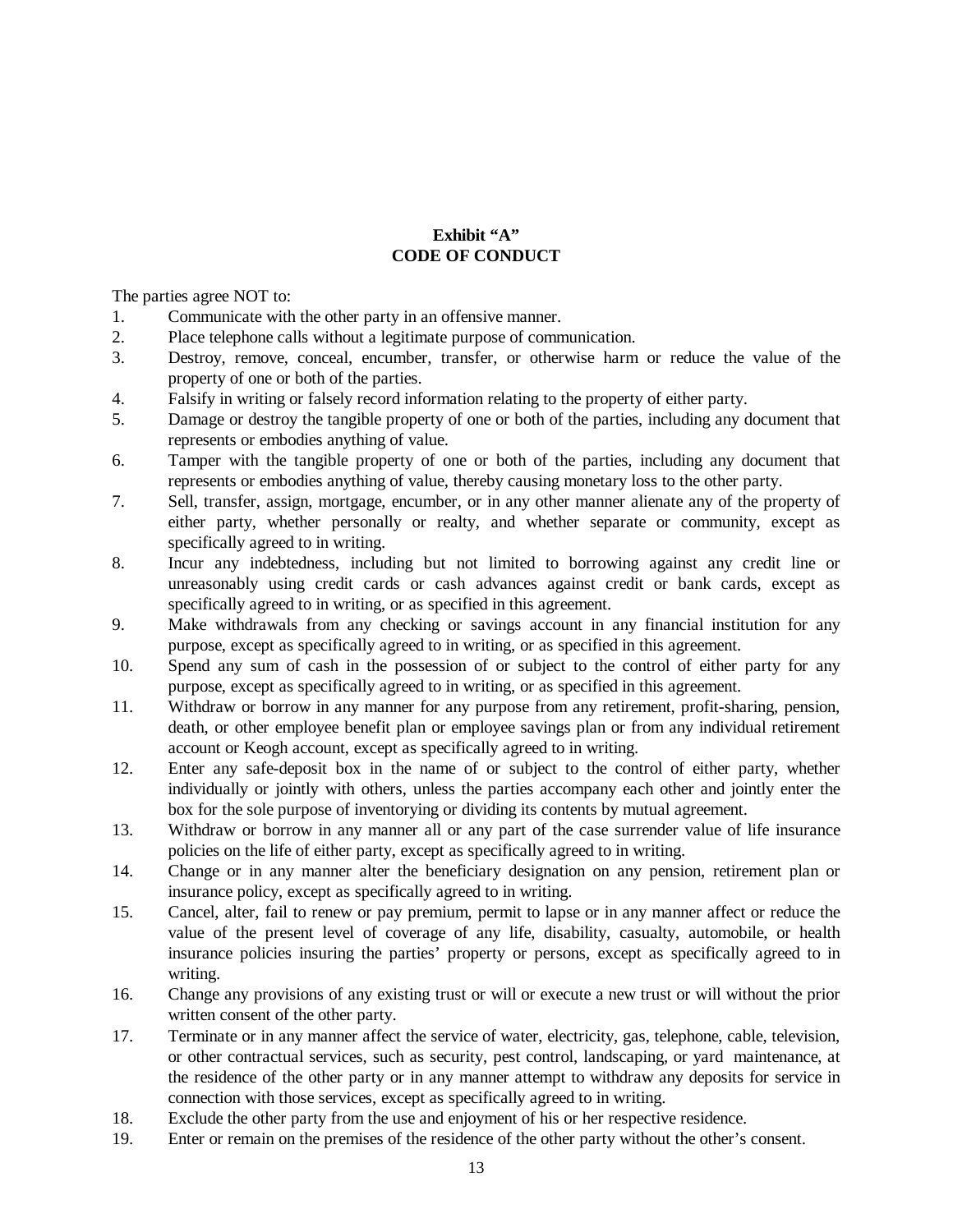- 20. Open or divert mail addressed to the other party, except as specifically agreed to in writing.
- 21. Sign or endorse the other party's name on any negotiable instrument, check, or draft, such as tax refunds, insurance payments, and dividends, or attempt to negotiate any negotiable instrument payable to the parties or the other party without the personal signature of the other party.
- 22. Take any action to terminate or limit credit or charge cards in the name of the parties or the other party, except as specifically agreed to in writing.
- 23. Transfer balances between credit cards or open new credit card amounts, except as specifically agreed to in advance in writing by the parties.
- 24. Pay more than the outstanding balance owed on a credit card or charge account, except as specifically agreed to in writing.
- 25. Take any actions to freeze or put a hold on any account with any financial institution from which the other party has the right to withdraw funds for purposes consistent with the authorizations contained in this agreement.
- 26. Operate or exercise control over the motor vehicles in the possession of the other party, except as specifically agreed to by the parties.
- 27 Discontinue or reduce the withholding for federal income taxes on either party's wages or salary, except as specifically agreed to in writing.
- 28. Destroy, dispose of, or alter any financial records of the parties, including but not limited to records from financial institutions (including canceled checks and deposit slips), all records of credit purchases or cash advances, tax returns, and financial statements.
- 29. Destroy, dispose of, or alter any relevant e-mail or other electronic data, whether stored on a hard drive or on a diskette or other electronic storage device.
- 30. Conduct surveillance of the other party's activities, including the use of an investigator, detective or other individual paid for or engaged by a party or third party, or use of electronic listening or tracking devices until this collaborative law process is terminated.
- 31. Engage in services of a stand-by litigation lawyer so long as the collaborative law process continues.
- 32. Exercise any stock options and warrants except as specifically authorized in advance by written agreement of the parties.
- 33. Exercise any general or limited power of attorney, whether or not recorded, granted by one party to the other.
- 34. Pay any indebtedness owed by the parties by either of them prior to the date the indebtedness is due, unless agreed to specifically in writing by the parties.
- 35. Create or contribute to, or reduce the value of or withdraw from or terminate, any trust of any kind or nature except as specifically authorized in advance by written agreement of the parties.
- 36. Make any gift of any kind or nature, other than usual and customary gifts to family members of either party or mutual friends or their child(ren).
- 37. Create or contribute to any Uniform Gifts/Transfers to Minor Act accounts or any trust of any kind or nature, except as specifically agreed to in advance in writing by the parties.
- 38. File any extension or form with the Internal Revenue Service with regard to federal tax liability for any years of the marriage that limits the other party's choice of filing status, unless agreed to in advance in writing by the parties.
- 39. File any federal income tax return or amendment to any federal income tax return for any year of the marriage during the pendency of the matter without first providing a true and correct copy of such proposed return to the lawyer of record for the other party at least 14 days in advance of the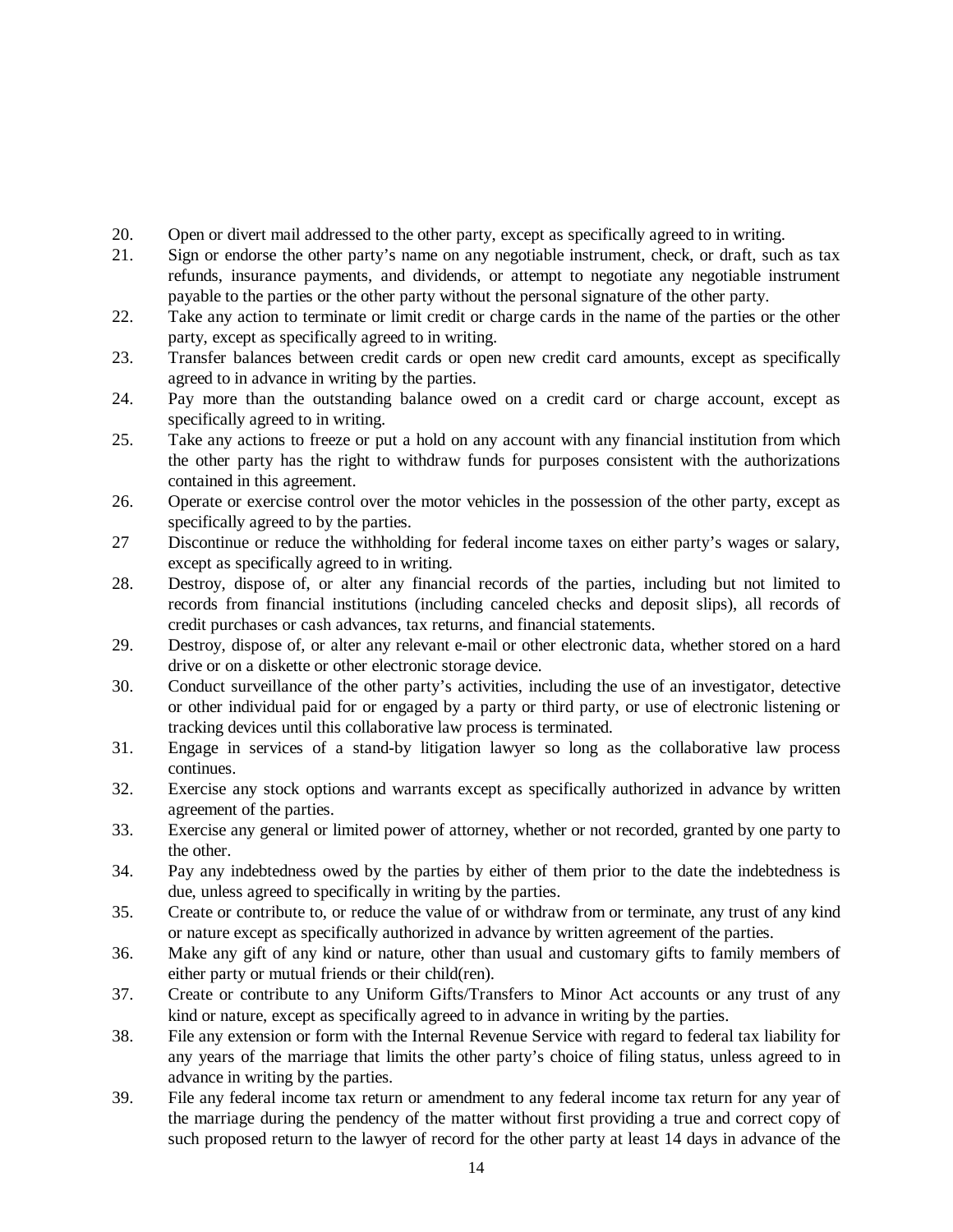proposed tender to the Internal Revenue Service. This shall apply whether or not such filing is proposed to be by electronic methods or hard copy filing.

Either party may:

- 1. Make expenditures and incur indebtedness for reasonable and necessary living expenses for food, clothing, shelter, transportation, entertainment, education and medical care.
- 2. Make expenditures and incur indebtedness for reasonable lawyer's fees and consultants' fees and expenses in connection with this matter.
- 3. Make withdrawals from accounts in financial institutions only for the purposes authorized by this agreement.
- 4. Engage in acts, make expenditures, incur indebtedness, make investments, and acquire, sell and transfer assets, as is reasonable and necessary to the conduct of either party's usual investment activities, business and occupation, subject to all such activities being fully disclosed and accounted for to the other party.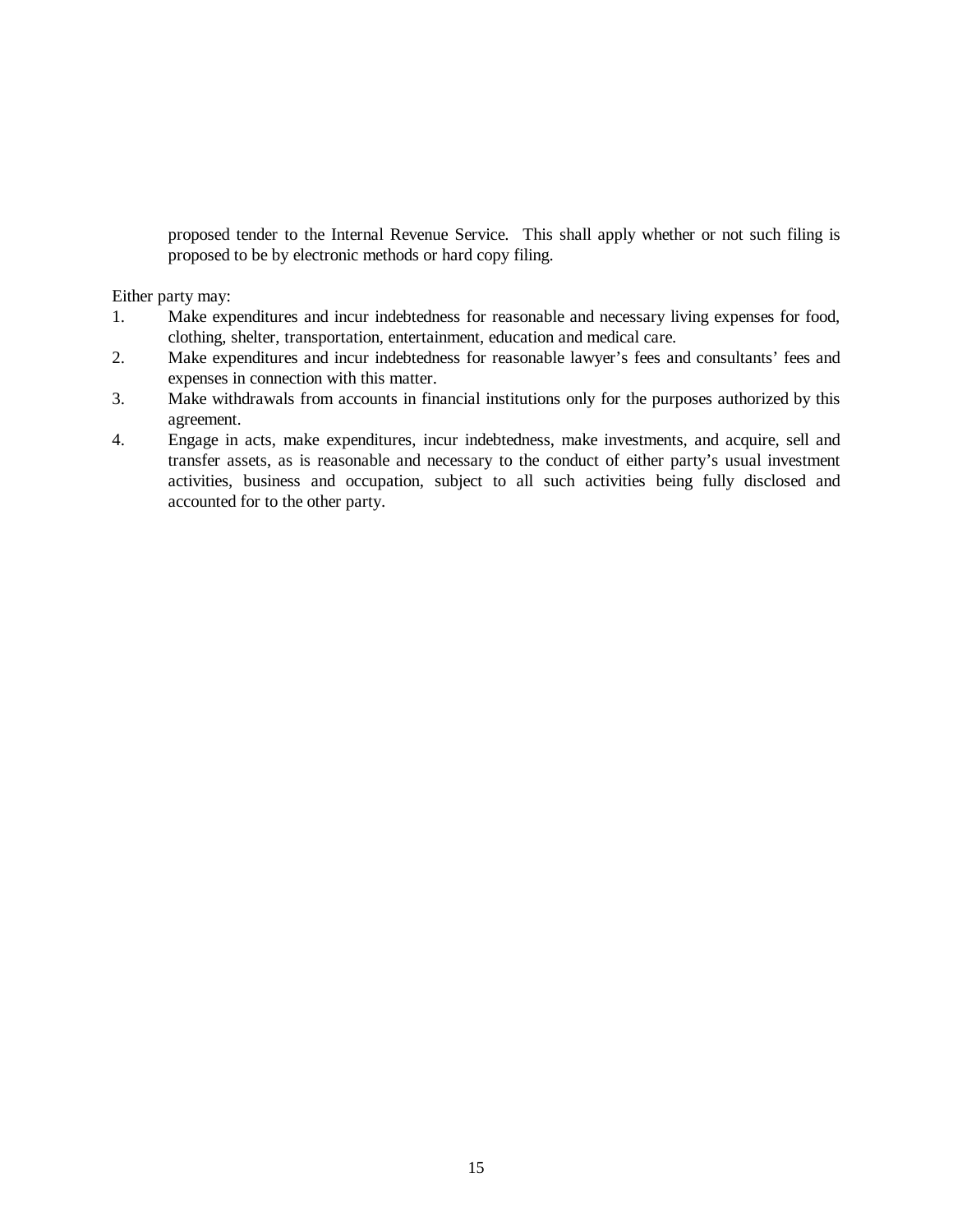IN THE CIRCUIT COURT OF THE EIGHTEENTH JUDICIAL CIRCUIT IN AND FOR BREVARD COUNTY, FLORIDA

### **ADMINISTRATIVE ORDER NO: 13-38-B SUPERSEDES 08-33-B**

## **IN RE: DOMESTIC RELATIONS – FAMILY DIVISION – STANDING TEMPORARY DOMESTIC RELATIONS ORDER**

 $\_$  ,  $\_$  ,  $\_$  ,  $\_$  ,  $\_$  ,  $\_$  ,  $\_$  ,  $\_$  ,  $\_$  ,  $\_$  ,  $\_$  ,  $\_$  ,  $\_$  ,  $\_$  ,  $\_$  ,  $\_$  ,  $\_$  ,  $\_$  ,  $\_$  ,  $\_$  ,  $\_$  ,  $\_$  ,  $\_$  ,  $\_$  ,  $\_$  ,  $\_$  ,  $\_$  ,  $\_$  ,  $\_$  ,  $\_$  ,  $\_$  ,  $\_$  ,  $\_$  ,  $\_$  ,  $\_$  ,  $\_$  ,  $\_$  ,

Whereas certain issues recur in actions for dissolution of marriage and other actions in which child custody is an issue raised in the pleadings of either party, and it is in the best interest of the parties and the children to order certain temporary relief, it is hereby Ordered and Adjudged as follows in all such cases:

1. RELOCATION OF CHILDREN:

Neither party shall remove, cause to be removed, or permit the removal of any minor child(ren) of the parties from the State of Florida without the written agreement of both parties or an order from the court.

## 2. CHILD SUPPORT:

In many circumstances, child support will ultimately be ordered retroactive to the date the initial petition for relief was filed. To avoid the accumulation of retroactive arrearages, the court encourages the non-residential parent to immediately begin making voluntary payments of child support even prior to the entry of an order requiring payment of support. The parties should review Section 61.30 Florida Statutes to assist in determining an appropriate child support amount.

#### 3. NON-DISPARAGEMENT:

Neither party shall disparage the other party to or in the presence of the minor child(ren), nor permit any third person to do so.

## 4. MUTUAL RESTRAINING ORDER:

Both parties are enjoined from committing any physical acts of violence against the other. Both parties are further enjoined from threatening any acts of physical violence against the other.

## 5. NO HARASSMENT:

Both parties are enjoined from harassing the other party, whether by telephone or in person, or otherwise, at home or the other parties' place of employment or any other place the other party may be found.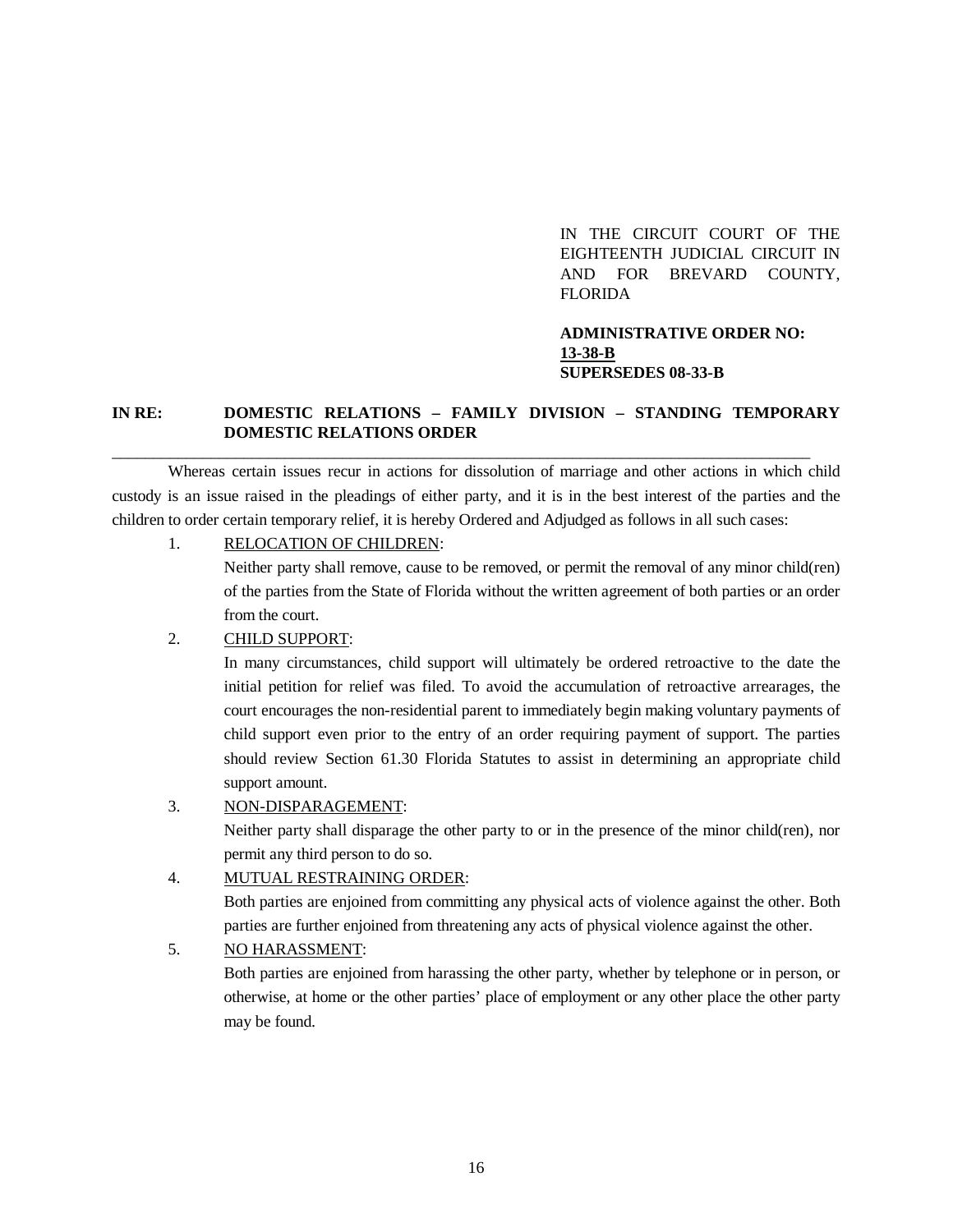# 6. INSURANCE POLICIES AND SURVIVOR BENEFIT PLANS (applicable to Dissolution of Marriage cases only):

Any insurance policies, including but not limited to health, auto, life, homeowners, disability, etc., in effect at the time of the filing of the Petition for Dissolution of Marriage shall not be cancelled, modified, borrowed against, pledged or otherwise encumbered by either of the parties, or at the direction of either party, unless there is written consent by both parties or an order of the court.

7. PROPERTY (applicable to Dissolution of Marriage cases only):

Property generally includes all assets acquired during marriage, individually or jointly, such as gifts to each other during marriage; all vested and non-vested benefits, rights and funds accrued during marriage in retirement, pension, profit sharing, annuities, deferred compensation, insurance plans and programs; land, houses, buildings, furniture, TVs, VCRs, appliances, household furnishings, motor vehicles, boats, motorcycles, aircraft, stocks, bonds, mutual funds, money market accounts, IRAs, 401-Ks and other liquid or non-liquid assets, including cash accumulations. Neither party shall sell, donate, pledge, encumber, or otherwise dispose of any marital or non-marital property without the prior written consent of the other party or court order other than cash, checking accounts or other sources of funds customarily used to pay ongoing living expenses of the parties or marital debt or other recurring marital obligations of the parties, limited to the amounts actually required to pay those recurring obligations. Additionally, the beneficiary will not be changed in any survivor benefit plans.

8. READING FAMILY LAW ADMINISTRATIVE ORDERS:

The parties to a dissolution of marriage action are required to read certain administrative orders located at the 18<sup>th</sup> Judicial Circuit website: [www.flcourts18.org.](http://www.flcourts18.org/) The parties thereafter will file a statement with the clerk of the court that they have read the orders identified on the website. Counsel representing the parties will distribute the Standing Temporary Domestic Relations order to their clients. A pro-se petitioner who files a petition for dissolution of marriage will be furnished this order by the clerk of the court when they file a petition for dissolution of marriage.

9. TERM OF THIS ORDER:

This order shall remain in full force and effect until the entry of a final judgment, a dismissal of the cause, or as it relates to paragraphs 1,2,3,4,5,7 and 8 until the entry of a subsequent temporary order. However, as to paragraph 6, the entry of a subsequent temporary order will not abrogate paragraph 6 remaining in full force and effect unless the judge in the temporary order specifically addressed the requirements of insurance or survivor benefit plans.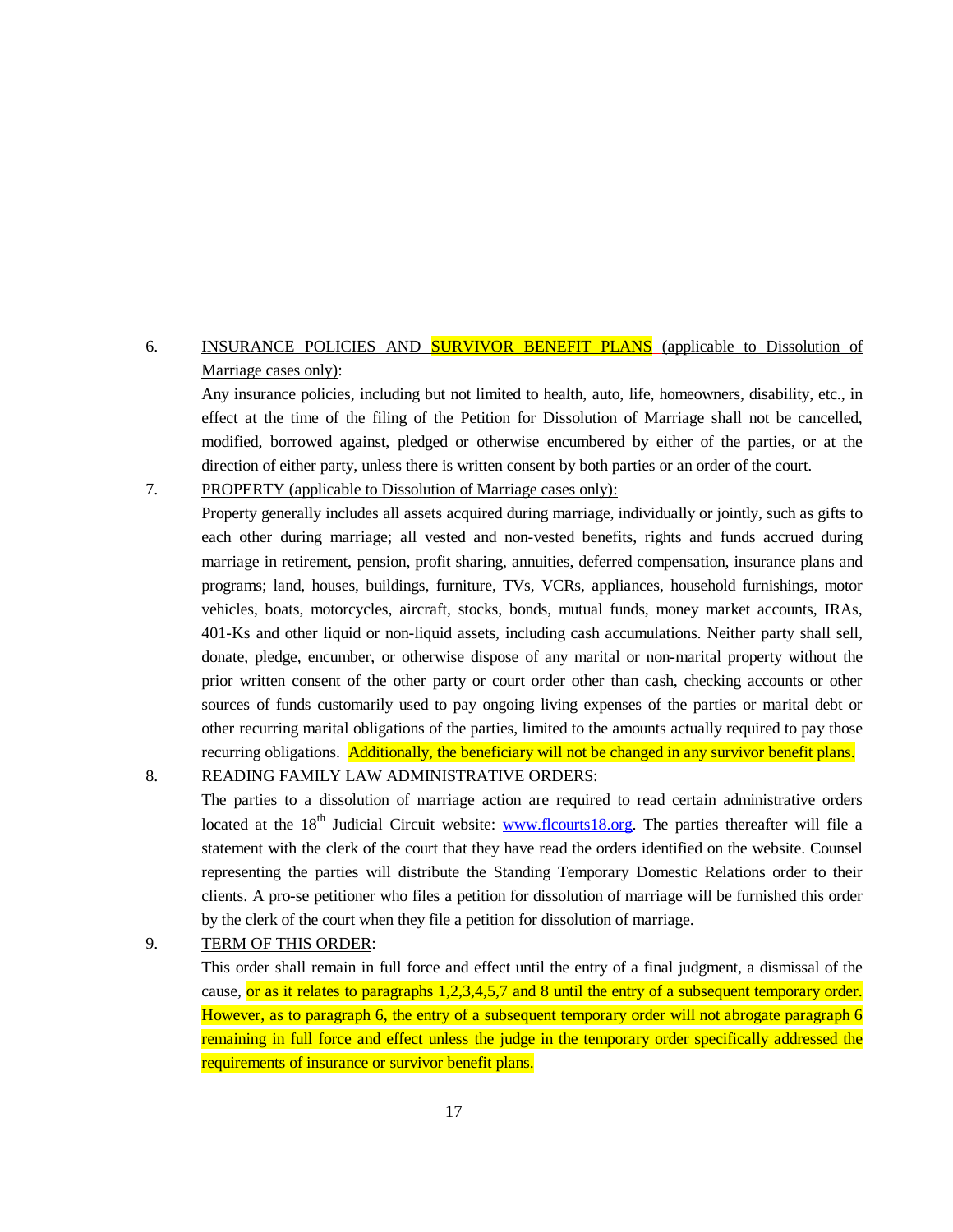Done and Ordered this 19th day of September, 2013.

JOHN M. HARRIS JOHN M. HARRIS CHIEF JUDGE

DISTRIBUTION: All Circuit and County Judges (Brevard County) Court Administration (Brevard and Seminole Counties) Clerk of Court (Brevard County) State Attorney (Brevard County) Public Defender (Brevard County) Sheriff (Brevard County) Bar Association (Brevard County) Law Library (Brevard County)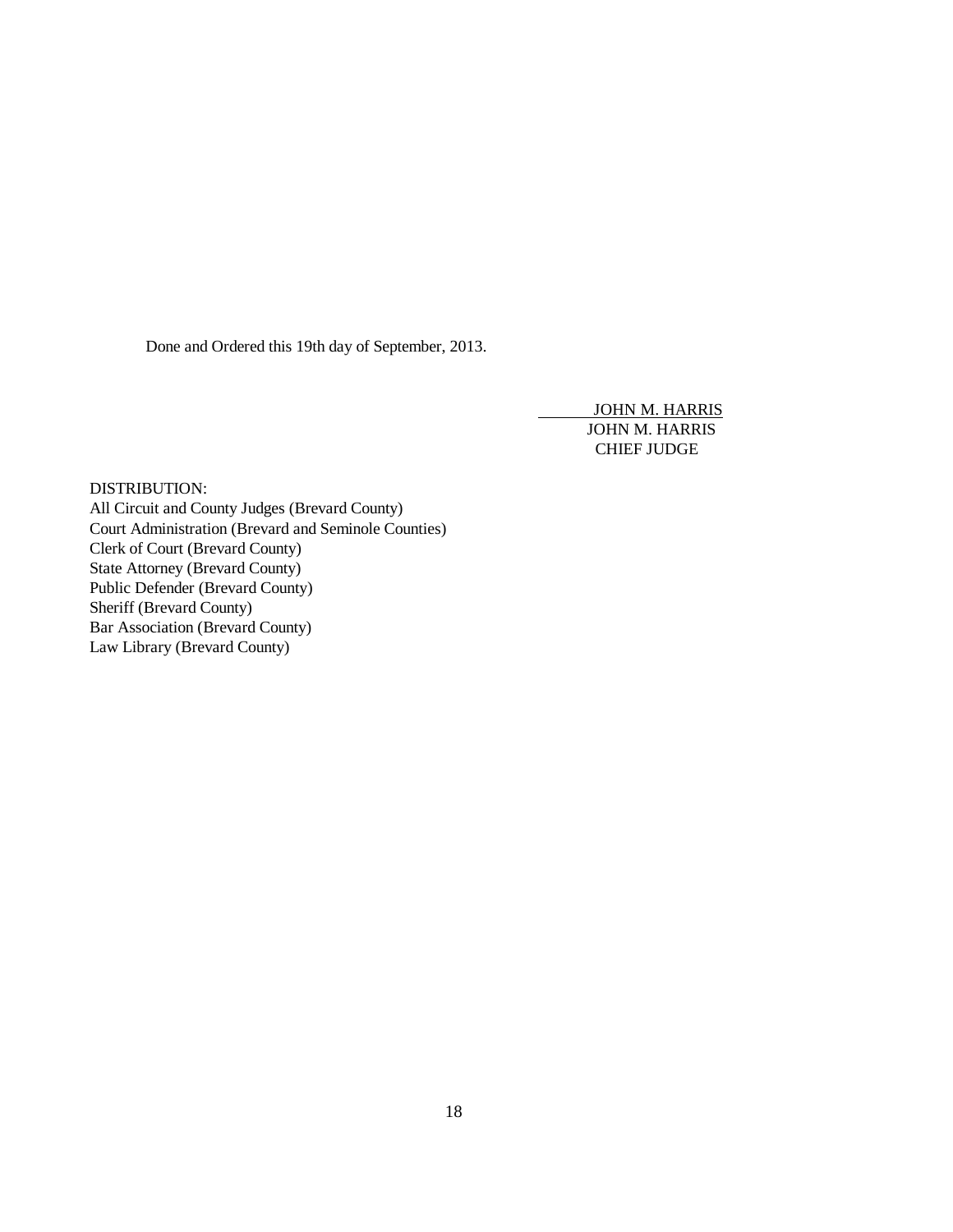# IN THE CIRCUIT COURT OF THE EIGHTEENTH JUDICIAL CIRCUIT

### ADMINISTRATIVE ORDER NO: **11-24 AMENDED SUPERSEDES 11-24**

#### **IN RE: DOMESTIC RELATIONS - FAMILY DIVISION - MODEL FAMILY COURT**

**WHEREAS**, the Eighteenth Judicial Circuit is committed to developing a fully integrated, comprehensive approach to handling all cases involving children and families; $<sup>1</sup>$  $<sup>1</sup>$  $<sup>1</sup>$ </sup>

\_\_\_\_\_\_\_\_\_\_\_\_\_\_\_\_\_\_\_\_\_\_\_\_\_\_\_\_\_\_\_\_\_\_\_\_\_\_\_\_\_\_\_\_\_\_\_\_\_\_\_\_\_\_\_\_\_\_\_\_\_\_\_\_\_\_\_\_\_\_\_\_\_\_\_\_\_\_\_\_\_\_\_\_\_\_\_\_\_\_

**WHEREAS**, the Florida Supreme Court has adopted the following guiding principles as a foundation for defining and implementing a model family court; $<sup>2</sup>$  $<sup>2</sup>$  $<sup>2</sup>$ </sup>

Children should live in safe and permanent homes;

\_

<span id="page-18-1"></span><span id="page-18-0"></span>-

The needs and best interests of children should be the primary consideration of any family court;

All persons, whether children or adults, should be treated with objectivity, sensitivity, dignity and respect;

Cases involving inter-related family law issues should be consolidated or coordinated to maximize use of court resources to avoid conflicting decisions and to minimize inconvenience to the families;

Family court processes should attempt to address the family's interrelated legal and non-legal problems, empower families through skills development, assist them to resolve their own disputes, provide access to appropriate services, and offer a variety of dispute resolution forums where the family can resolve problems without additional emotional trauma;

Whenever possible, parties and their attorneys should be empowered to select processes for addressing issues in their cases that are compatible with the family's needs, financial circumstances, and legal requirements;

The court is responsible for managing its cases with due consideration of the needs of the family, the litigants,

<sup>1</sup>In re Report of the Commission on Family Courts, 633 So.2d 14, 17 (Fla. 1994).

<sup>2</sup>See In re Report of the Family Court Steering Committee, 794 So.2d 518, 522 (Fla. 2001).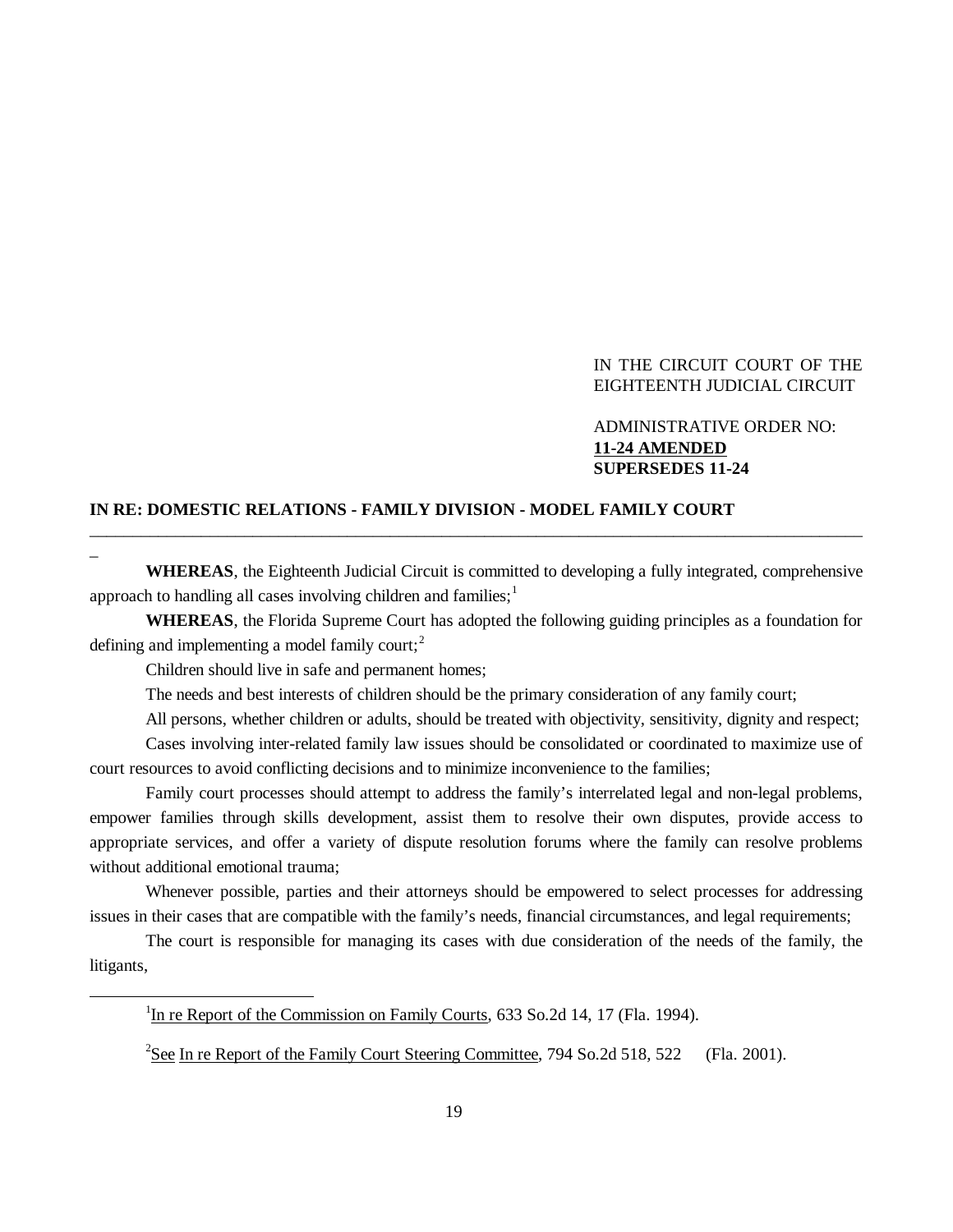and the issues presented by the case;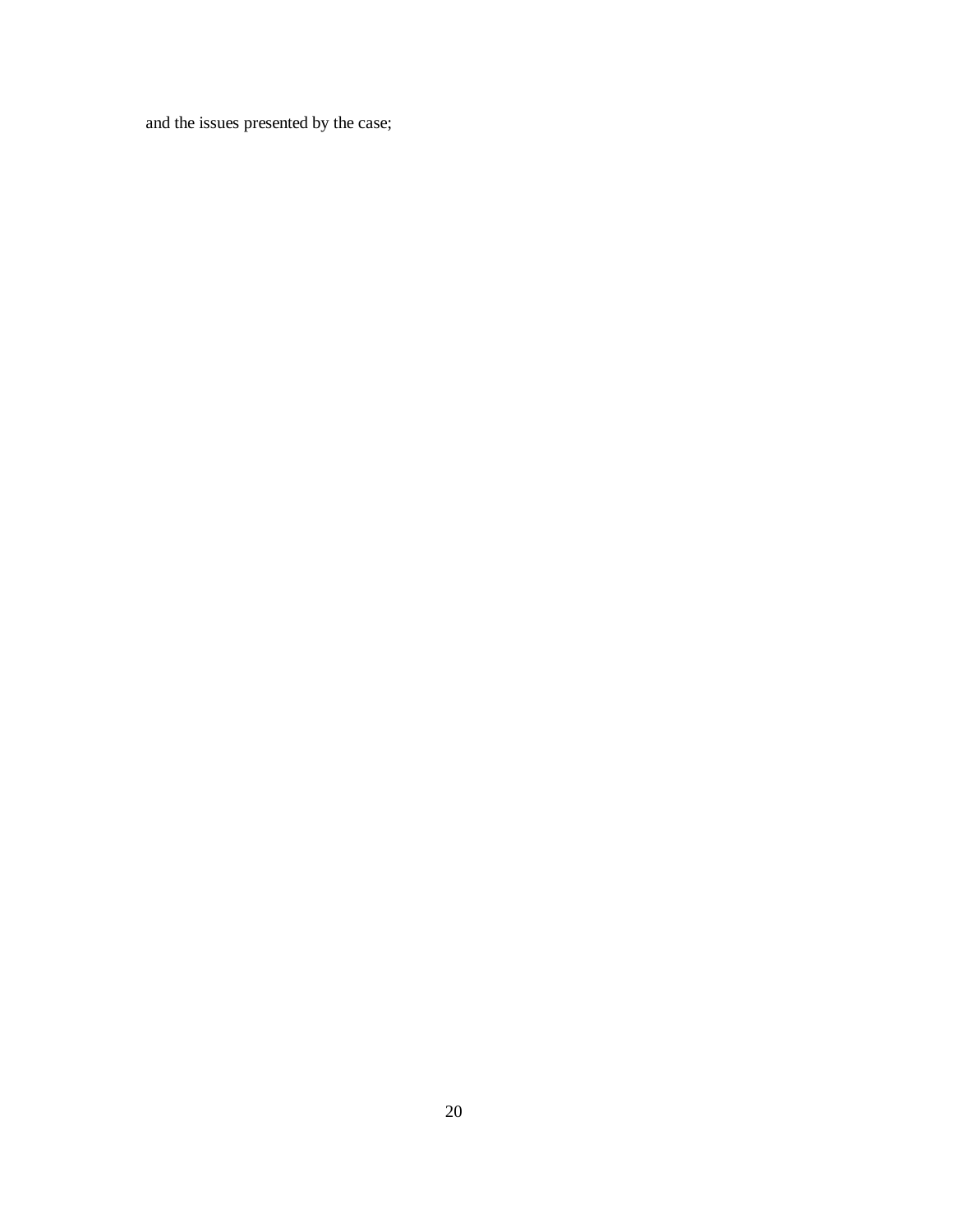There should be a means of differentiating among cases so that judicial resources are conserved and cases are diverted to non-judicial and quasi-judicial personnel for resolution, when appropriate and consistent with the ends of justice;

Trial courts must coordinate and maximize court resources and establish linkages with community resources;

The court's role in family restructuring is to identify services and craft solutions that are appropriate for long-term stability and that minimize the need for subsequent court action;

Court services should be available to litigants at a reasonable cost and accessible without economic discrimination; and

Courts should have well-trained and highly-motivated judicial and non-judicial personnel.

**NOW, THEREFORE**, pursuant to the authority vested in me as the Chief Judge of the Eighteenth Judicial Circuit, in order to establish a Family Division that will meet the requirements of the Florida Supreme Court articulated In re Report of the Family Court Steering Committee, 794 So.2d 518 (Fla. 2001), and to better serve the needs of the citizens of the state of Florida, it is hereby ORDERED as follows:

#### **I. JURISDICTION**

The Family Court Division of the Eighteenth Judicial Circuit shall include, at a minimum, the following types of cases: $3$ 

- A. dissolution of marriage
- B. division and distribution of property arising out of dissolution of marriage
- C. annulment
- D. support unconnected with dissolution of marriage
- E. paternity
- F. child support
- G. URESA/UIFSA
- H. custodial care of and access to children
- I. adoption
- J. name change
- K. declaratory judgment actions related to premarital, marital, or post marital agreements
- L. civil domestic and repeat violence injunctions
- M. juvenile dependency
- N. termination of parental rights
- O. juvenile delinquency
- P. emancipation of a minor
- Q. CINS/FINS

 $\overline{a}$ 

<span id="page-20-0"></span><sup>&</sup>lt;sup>3</sup>REQUIREMENT: See In re Report of the Family Court Steering Committee, 794 So.2d 518, 525 (Fla. 2001)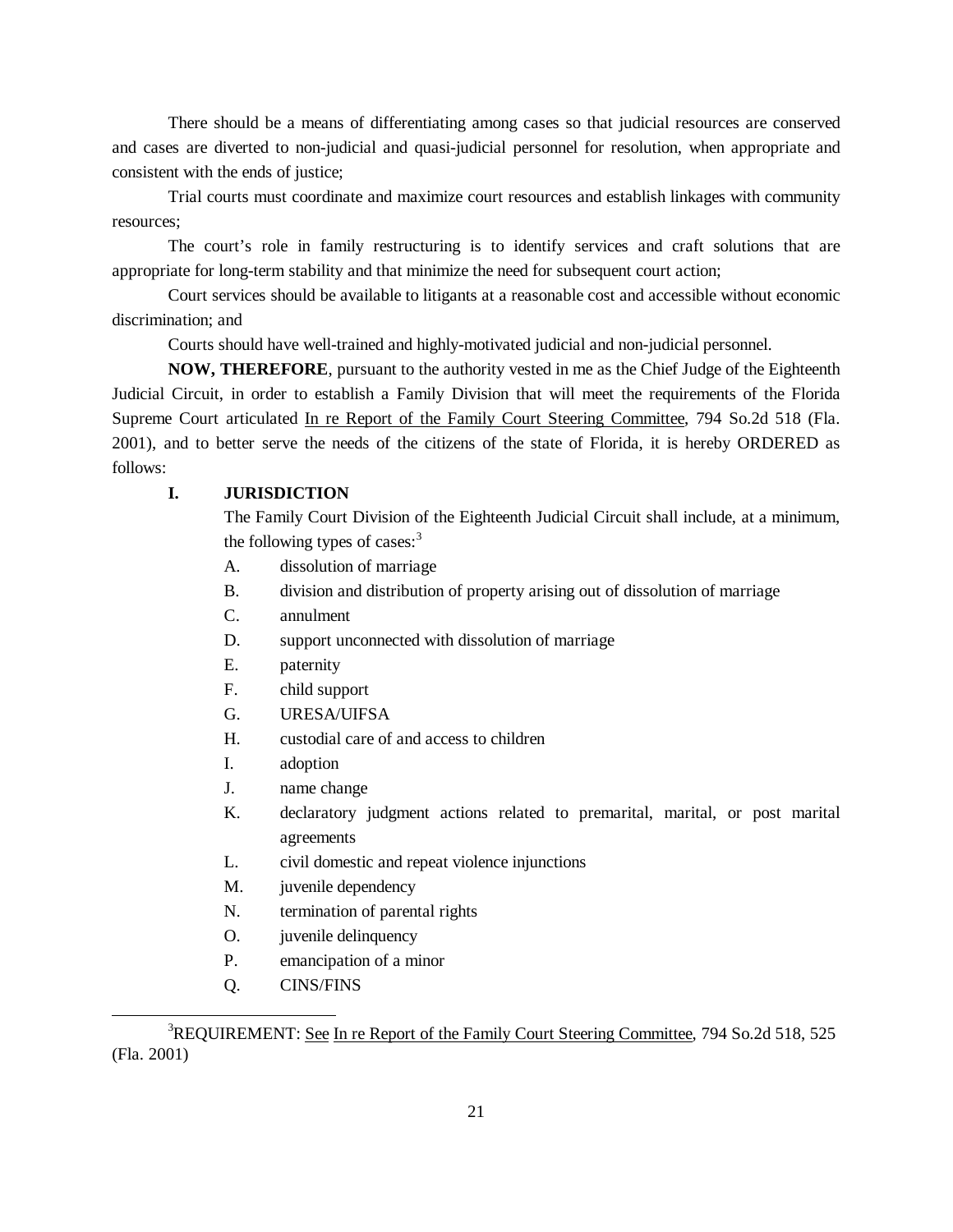- R. truancy
- S. marchman acts
- T. modification and enforcement of orders entered in these cases.

# **II. ADMINISTRATIVE FAMILY LAW JUDGE**

Pursuant to Rule 2.050(b)(5), Rules of Judicial Administration, an administrative judge for the Family Division shall be designated to oversee and coordinate the Eighteenth Judicial Circuit's comprehensive response to children and families in litigation. The Administrative Family Judge will manage the Family Division and be responsible for:

- A. Coordinating the circuit's development of the overall plan for implementation of the family court concept;
- B. Developing proposed policy, operating procedures, and administrative orders for implementation of the circuit's plan;
- C. Monitoring and reporting progress toward implementation;
- D. Coordinating the development of resources that may be required by various courts dealing with family matters (e.g., guardian ad litem, mediation services, drug referral and treatment, home studies, parenting classes, parenting coordinators, etc.) and assessing the possible integration of cases regarding involuntary commitments for drug and alcohol dependency or mental health, and as appropriate, guardianships;
- E. Developing and facilitating communications with court-related entities on policy with respect to family cases, including but not limited to state attorneys, public defenders, the Department of Children and Families, the Department of Revenue, the Department of Juvenile Justice, hearing officers, magistrates, mediators, community social services entities, clerk of courts, and law enforcement agencies; and
- F. Developing a means of orienting judges newly assigned to matters affecting children and families to the family court concept for integrating the court's response to cases involving the same family, including directing them to appropriate initial and continuing judicial education offerings and reference materials.

## **IIA. FAMILY ADMINISTRATIVE JUDGES**

Because of the size of the Eighteenth Judicial Circuit, it is necessary to designate a separate administrative judge for both Brevard County and Seminole County. However, one of the two family administrative judges will be designated as the Circuit's Family Division Administrative Judge with primary supervisory responsibilities. The administrative judges shall work together to ensure genuine coordination of cases and a coordinated approach to the overall handling of cases and utilization of resources.

## **III. ROTATION OF JUDGES**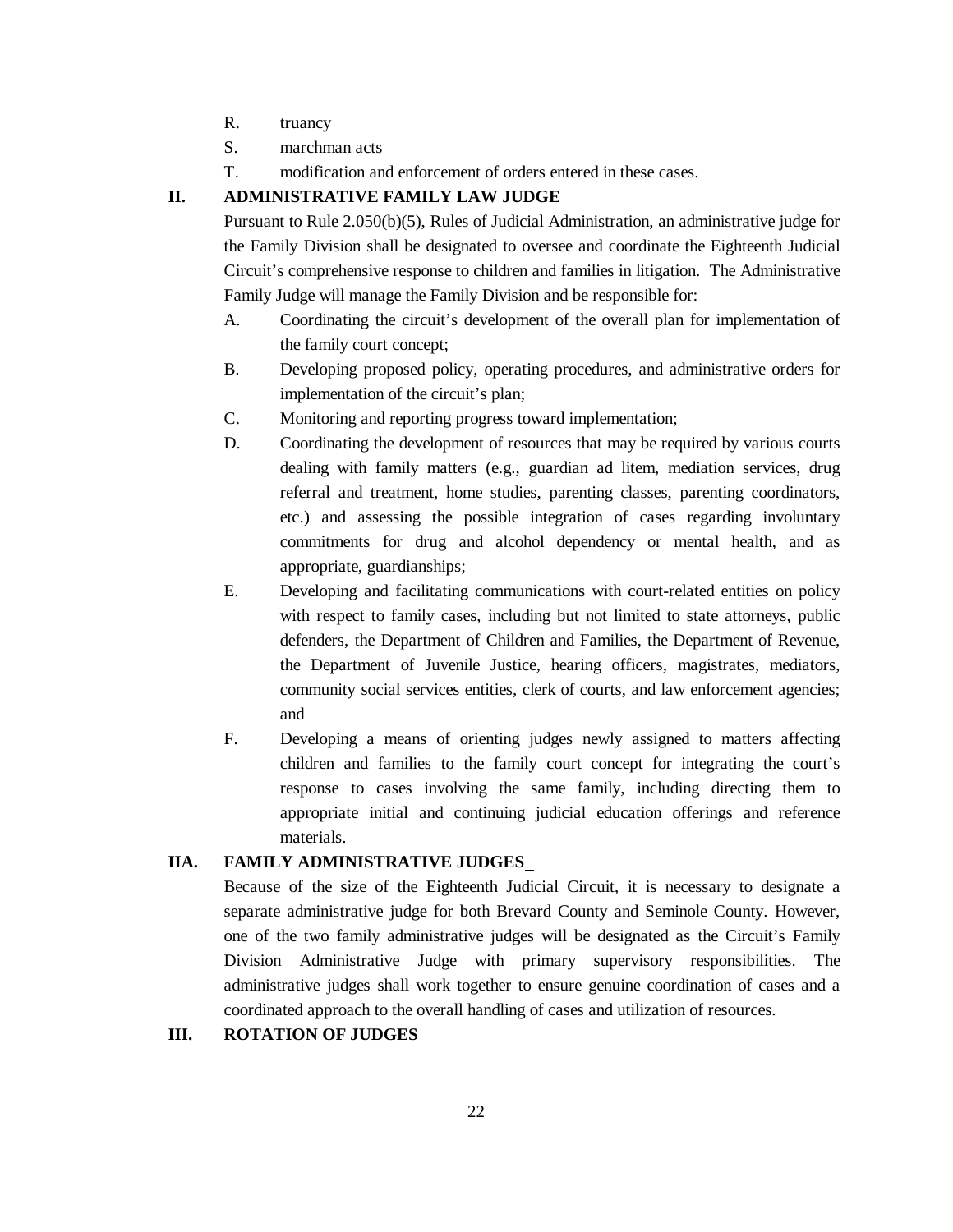Judges are assigned for one year rotation periods. Judges who are assigned to the Family Division for the first time or who have not served in the Family Division for two years, should receive mandatory training in the fundamentals of family law, domestic violence, juvenile dependency, and juvenile delinquency before assuming the assignment or within 60 days (when reasonably possible) after assuming the assignment.

It is the policy of the Eighteenth Judicial Circuit to ensure that all judges receive proper orientation and are well prepared to undertake their judicial assignments. Therefore, the chief judge will designate an experienced Family Division judge to function as a mentor to judges entering the division.

### **IV. ESSENTIAL ELEMENTS**

#### **A. CASE MANAGEMENT**

To the extent that existing staff and resources can be allocated, the Family Division shall receive case management services and support, including, but not limited to, the timely referral of cases to mediation, the timely referral of litigants with minor children to classes which help educate parents on ways to assist their minor children cope with their parents' separation, the referral of cases to the general magistrate, when appropriate, the scheduling of cases for pre-trial or status conferences, and the scheduling of cases for trial. Additionally, to the extent existing staff or resources can be allocated, the family division shall receive case management services and support to enable the family court judge to be aware of and to be able to identify all collateral cases affecting the parties involved.

# **B. SELF HELP**

The Eighteenth Judicial Circuit shall ensure that Self Help programs exist so that litigants are provided with Florida Supreme Court approved forms, instructions, definitions, and procedural information consistent with Rule 12.750, Florida Family Law Rules of Procedure. As part of its intake function, the clerk of the circuit court shall provide ministerial assistance to pro se litigants. Ministerial assistance shall not include the providing of legal advice.

# **C. DOMESTIC VIOLENCE**

The Family Division Administrative Judge shall work with other judges within the division to develop a policy to ensure that the cases involving domestic violence are identified and managed in a manner that is organized, timely, and sensitive to the special dynamics involved in these cases.

# **D. ALTERNATIVE DISPUTE RESOLUTION**

It is the policy of the Eighteenth Judicial Circuit to make maximum use of alternative dispute resolution (ADR) of family matters and issues as authorized by sections 44.102 and 39.4075, Florida Statutes, and Florida Family Law Rules of Procedure 12.740 and 12.741 and Florida Juvenile Rule of Procedure 8.290.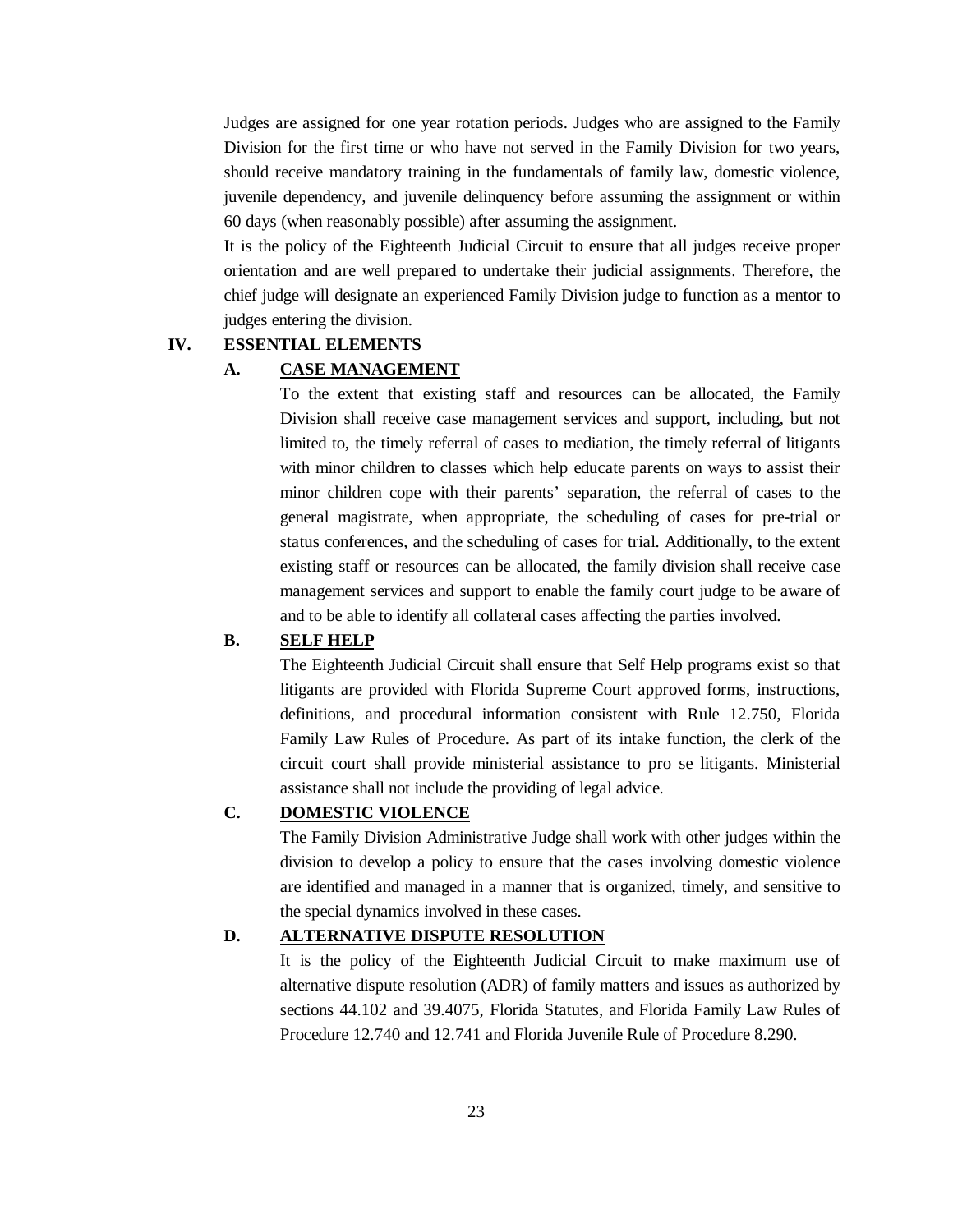The court shall take necessary steps to ensure that a party who has been the victim of domestic violence and who does not wish to participate in mediation is not ordered to attend mediation.

# **E. GUARDIAN AD LITEM ("GAL")**

The Eighteenth Judicial Circuit will coordinate with the GAL Program to ensure representation of the best interests of children involved in cases with allegations of abuse, abandonment, and neglect.

# **F. GENERAL MAGISTRATES**

General Magistrates may be utilized to supplement the work of judges within the Family Division when a presiding judge determines that referral of a case is appropriate and consent of the parties is obtained. Referrals shall be made in accordance with relevant Rules of Juvenile and Family Procedure and any applicable administrative orders.

# **G. CUSTODY EVALUATION**

To the extent existing staff and resources can be allocated, the family division shall receive home study reports from court evaluators in those cases involving a high degree of conflict and/or those cases involving allegations of abandonment, abuse, or neglect. To the extent the financial resources of the parties permit, judges may also order custody evaluations to be performed by mental health professionals.

## **H. SUPERVISED VISITATION**

A list of approved supervision centers in each county shall be made available to each family division judge as well as to the Clerk's office.

# **I. PARENTING EDUCATION**

Pursuant to section 61.21, Florida Statutes, all parties to dissolution of marriage proceeding with minor children or a paternity action which involves issues of parental responsibility shall be required to complete the parent education and family stabilization course prior to the entry of the court's final judgment.

# **J. COUNSELING SERVICES/TREATMENT PROGRAMS**

Under the leadership of the Family Division Administrative Judge and in consultation with the Family Law Advisory Group, and others, the Eighteenth Judicial Circuit will develop strategies to enable the courts to be able to advise litigants of counseling services and treatment programs available in the appropriate county. Additionally, the strategies shall ensure that compliance is monitored when such services are court-ordered.

# **K. SECURITY**

Judges in the Family Division are aware of the special security issues attendant to family law matters. The Chief Judge shall consult and cooperate with the local sheriffs' departments to develop a plan to ensure that adequate and sufficient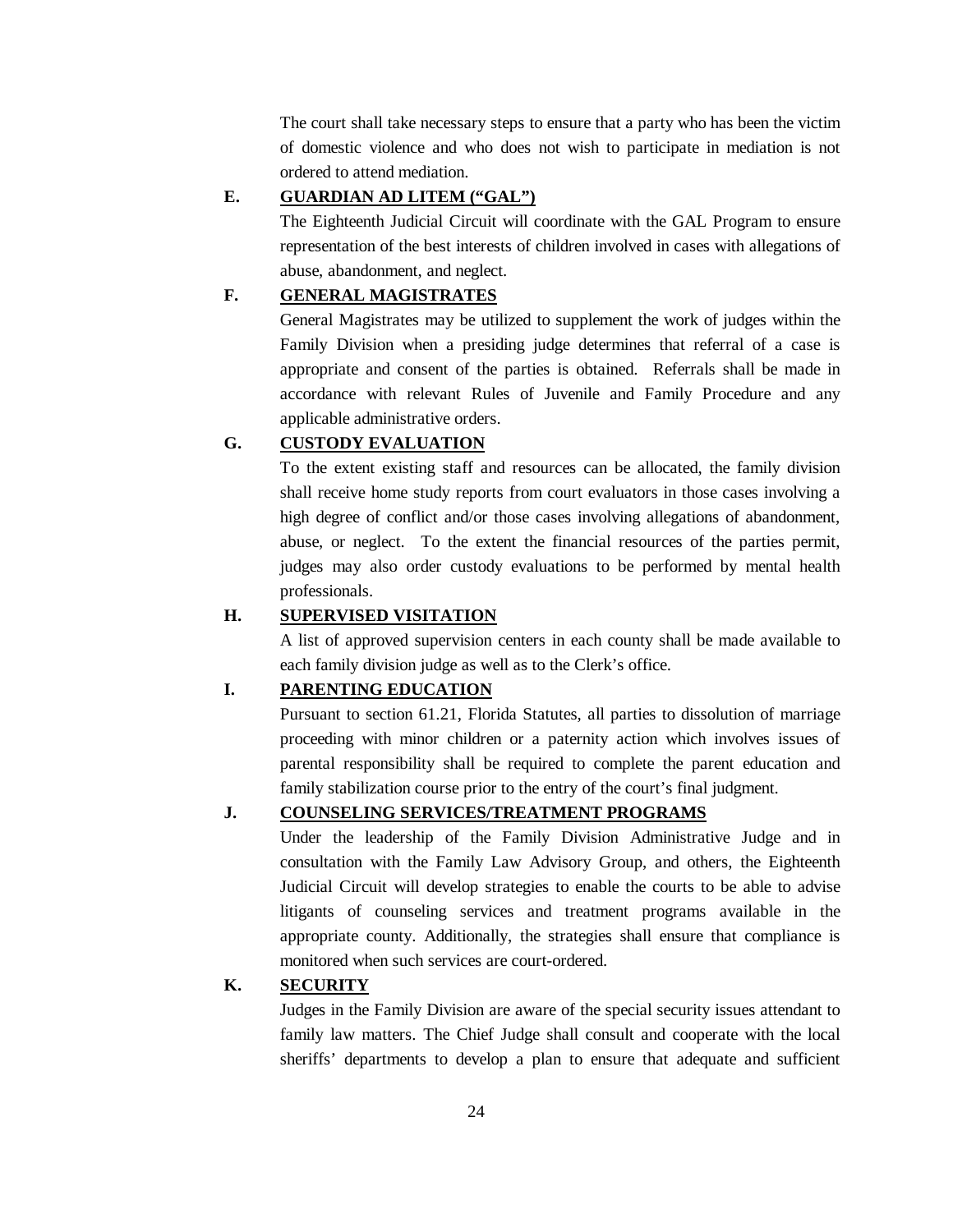security personnel and equipment are available to ensure that Family Divisions are safe environments for judges, non-judicial staff, and the public.

## **L. TECHNOLOGY**

The Eighteenth Judicial Circuit shall use available technology to access information essential to case management and coordination, to print forms and notices immediately, to generate statistical reports, to provide public and interagency access to records, and to allow teleconferencing and appearance of witnesses by electronic means.

# **V. IDENTIFICATION AND COORDINATION OF RELATED CASES**

# **A. Provisions applicable to both Brevard and Seminole Counties.**

- 1. The Eighteenth Circuit's plan for coordination of cases is based on the coordinated management model adopted by the Florida Supreme Court and is designed to take into account the individual needs and resources within each county in the circuit. Each county will utilize the one family one team model, with a goal of having the vast majority of time-sharing decisions regarding a minor child be made by a single judge.
- 2. In identifying related cases, the Eighteenth Circuit recognizes that many family cases involve individuals and issues that are interrelated, but do not involve a family relationship or children. The case manager or the clerk will determine if any of the parties or children have pending or closed family cases. If they have pending or closed family cases, the Court will decide whether all or some of the cases should be assigned to the same judge or coordinated to conserve judicial resources, avoid inconsistent court orders, and eliminate multiple appearances on the same issue. Upon the filing of a case in the Family Division, the clerk shall conduct a search of existing family law cases to determine the existence of other litigation involving the same family. Additionally, at the time of the filing, the parties and/or their attorneys shall be required to complete an information sheet indicating, as appropriate, the existence of prior or pending cases involving the same parties. If possible, the party/attorney shall set forth the style, case number, and date of disposition of the case.
- 3. Cases involving the same child(ren) in family law cases and juvenile dependency cases are defined as cross-over cases. These cross-over cases shall be consolidated and assigned to the dependency division judge unless otherwise ordered by such judge.
- 4. A pending Department of Revenue action for child support and a pending dissolution of marriage action or paternity case involving the same children shall be treated as companion cases until a Final Judgment is entered in the dissolution or paternity case. At that time the Department of Revenue case shall automatically be consolidated with the dissolution or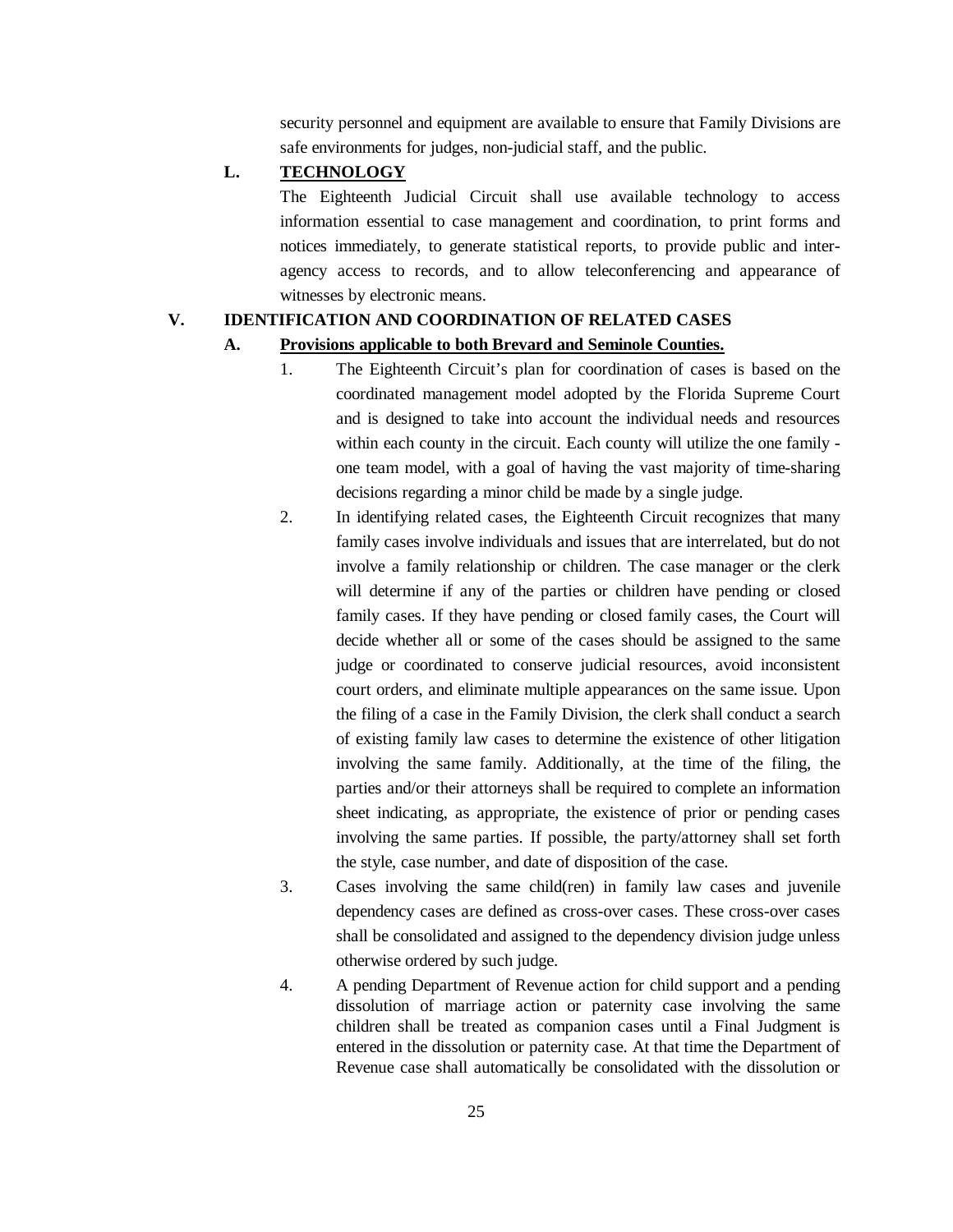paternity case and arrearages or credits from the prior Department of Revenue action will be transferred to the dissolution or paternity case. An exception to this order is a Department of Revenue action brought only for the purpose of recovering prior private public assistance payments. Such actions will not be consolidated with the dissolution or paternity case.

### **B. Provisions applicable to Brevard County only:**

1. There shall be a unified family court division which will be presided over by the dependency division judge. Where there is a delinquency case filed against a minor child and such child is also the subject of an on-going dependency case, the delinquency division judge may refer such matter to the dependency division judge. The unified family court/dependency division judge will have the sole discretion to determine if such case will be accepted in the unified family court division after determining whether the acceptance of such case in the unified family court division will be in the child's best interest.

2. Cases involving the same parties in domestic violence cases and family law cases are defined as cross-over cases. If the family law case is filed first, the clerk will be directed to assign the cross-over domestic violence case to the judicial division which is handling the existing family law case. If a domestic violence case is filed first, the clerk will be similarly directed to assign the subsequently filed cross-over family law case to the judicial division which is assigned or within the past 6 months was assigned the domestic violence case.

## **C. Provisions applicable to Seminole County Only:**

1. There shall be two unified family court divisions which will be presided over by the judges assigned to the dependency/delinquency divisions. Where there is a delinquency case filed against a minor child and such child is also the subject of an on-going dependency case, the delinquency/dependency judge may order the two cases be heard in a consolidated proceeding after determining such consolidation would be in the best interest of the minor child.

2. Cases involving the same parties in Unified Family Court injunctions and family law cases are defined as cross-over cases. If the family law case is filed first, the clerk will be directed to assign the crossover Unified Family Court injunction to the judicial division which is handling the existing family law case. If the Unified Family Court injunction case is filed first, the clerk will be similarly directed to assign the subsequently filed cross-over family law case to the judicial division which is assigned or was previously assigned the Unified Family Court injunction even if the prior petition was dismissed. A Unified Family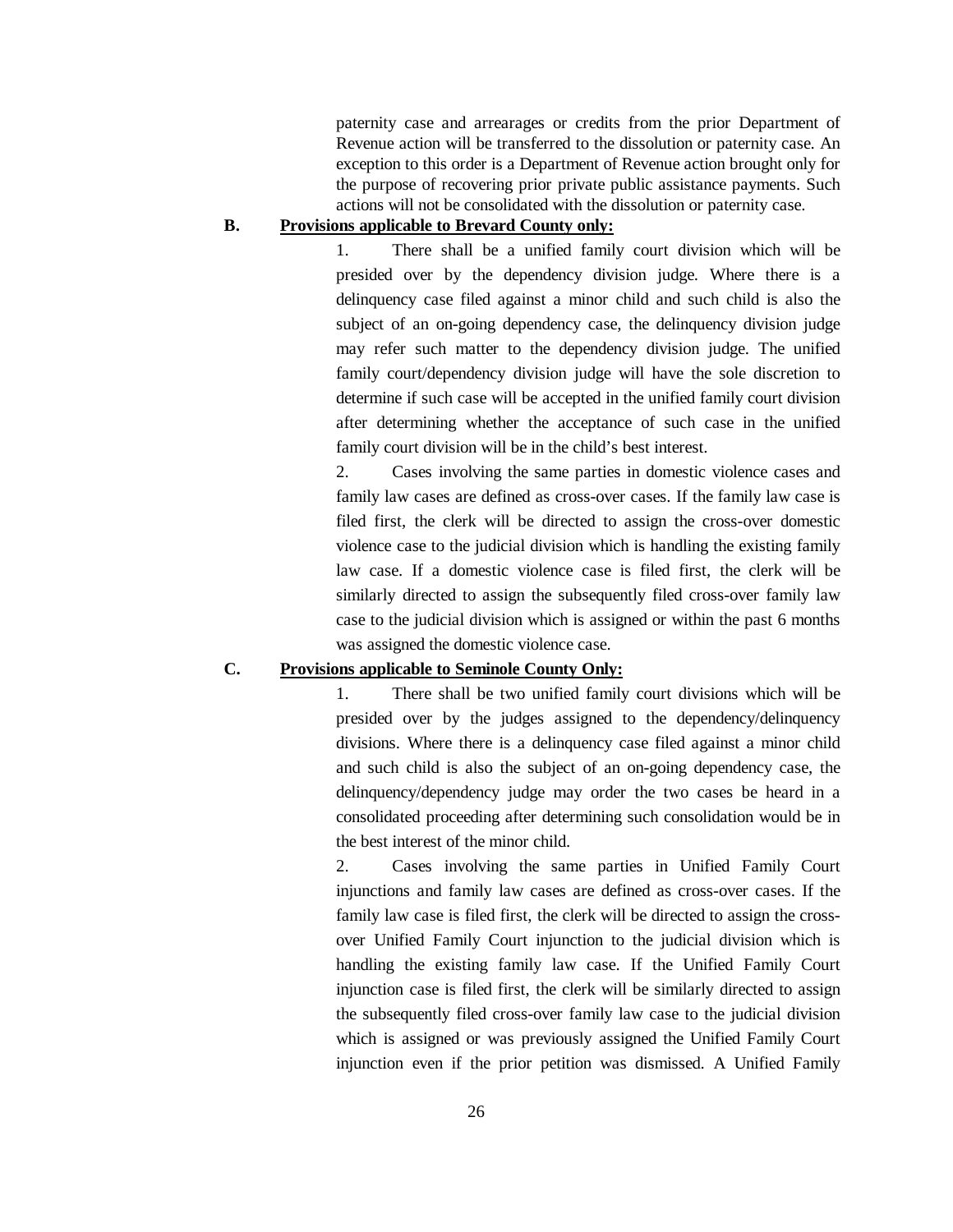Court injunction is defined as a Petition for Injunction for Protection Against Domestic Violence where the domestic violence relationship arises as a result of the parties being currently or previously married, or if not currently or previously married, where the parties have a minor child in common.

#### **VI. FAMILY LAW ADVISORY GROUP**

The success of any family court is dependent upon effective communication among all stakeholders both in the judicial system and in the community. In each county, there is established a family law advisory group. The chair of the family law advisory group shall either be the administrative family judge or a family division judge appointed by the administrative family judge. Membership of the group shall be open to interested parties, to include but not be limited to, a representative from each of the following:

> Judge(s), Domestic Relations Judges(s), Dependency Judge(s), Domestic Violence Judges(s), Delinquency Hearing Officer General Magistrate Trial Court Administrator Case Manager Self Help Center Director Clerk of Court Clerk's Office Staff **Mediators** Guardian ad Litem Custody Evaluators Parenting Course Providers Supervised Visitation Providers Parenting Coordinators Process Servers Private Attorneys Public Defenders State Attorneys Legal Services/Legal Aid Department of Revenue Department of Children and Families Department of Juvenile Justice School Board/Dept. of Education Law Enforcement